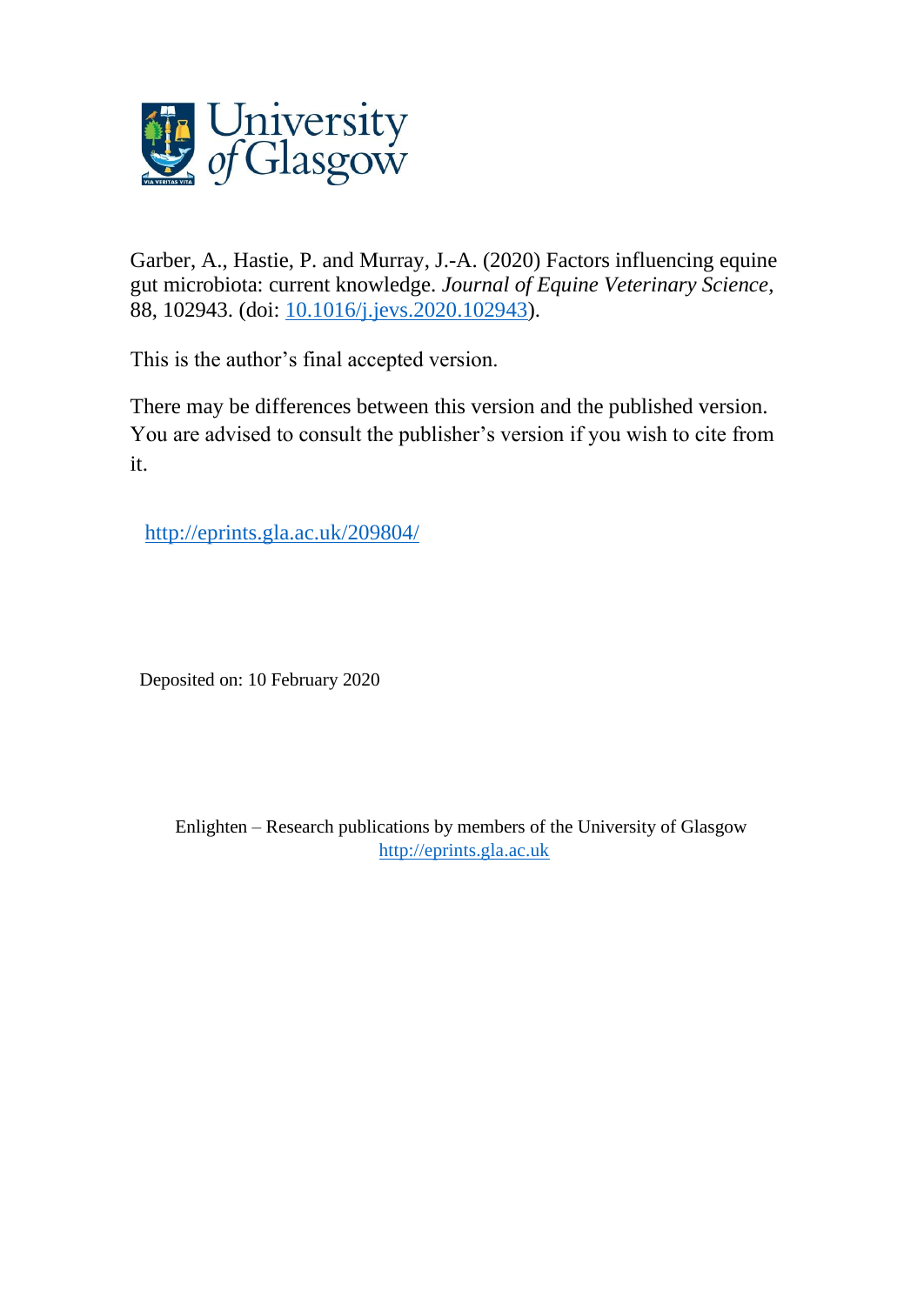# **Factors influencing equine gut microbiota: current knowledge**

# **Author names and affiliations**

Anna Garber<sup>a</sup>, Peter Hastie<sup>b</sup> and Jo-Anne Murray<sup>c</sup> a, b, c School of Veterinary Medicine, College of Medical, Veterinary & Life Sciences, University of Glasgow, 464 Bearsden Road, McCall Building, G61 1QH, Glasgow, UK.

<sup>a</sup> Anna.Garber@glasgow.ac.uk

<sup>b</sup> Peter.Hastie@glasgow.ac.uk

 $c$ Jo-Anne.Murray@glasgow.ac.uk

**Corresponding author**  Anna Garber

**Declarations of interest:** none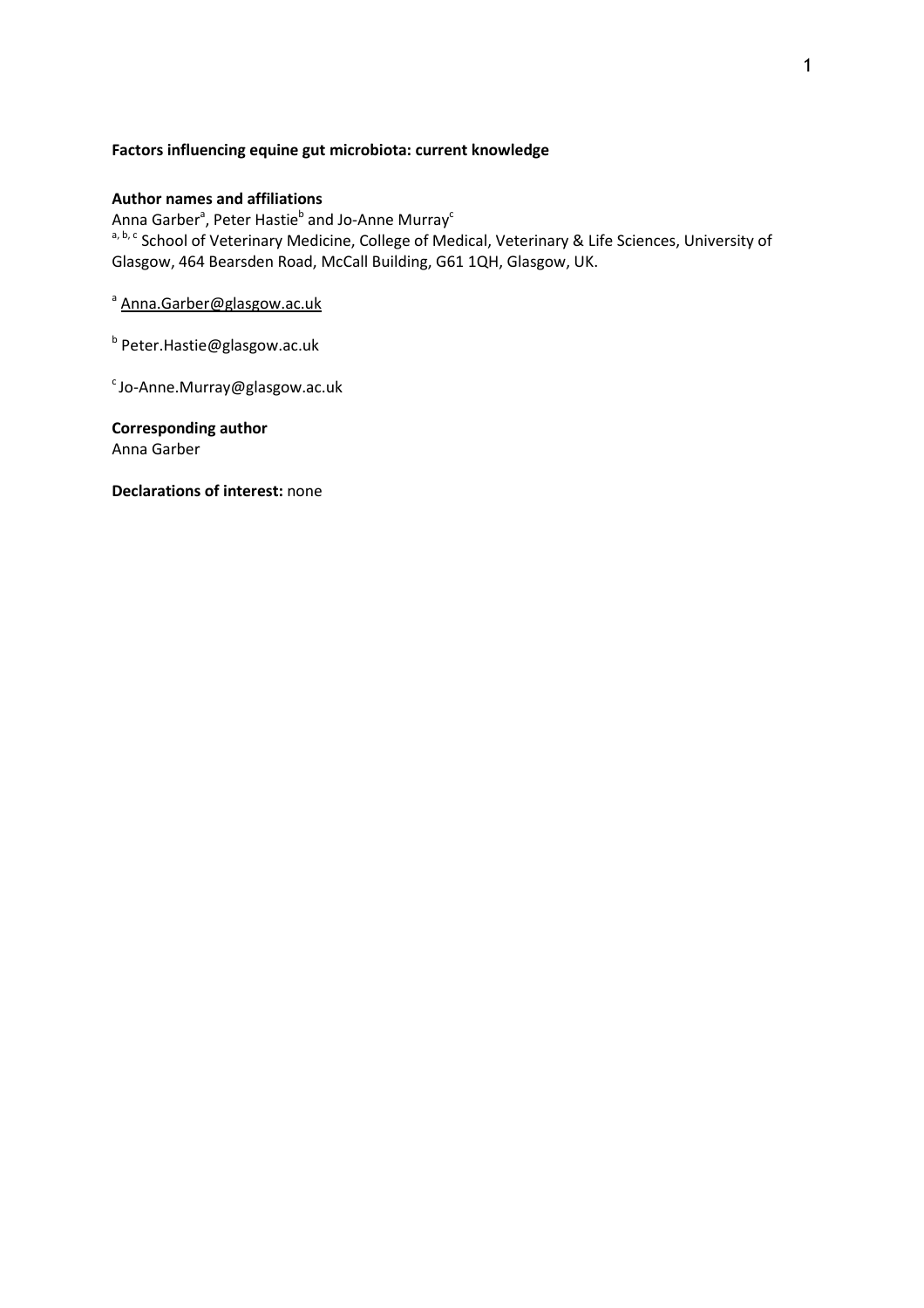#### **Abstract**

Gastrointestinal microbiota play a crucial role in nutrient digestion, maintaining animal health and welfare. Various factors may affect microbial balance often leading to disturbances that may result in debilitating conditions such as colic and laminitis. The invention of next generation sequencing technologies and bioinformatics has provided valuable information on the effects of factors influencing equine gut microbiota. Among those factors are nutrition and management (e.g. diet, supplements, exercise), medical substances (e.g. antimicrobials, anthelmintics, anaesthetics), animal-related factors (breed and age), various pathological conditions (colitis, diarrhoea, colic, laminitis, equine gastric ulcer syndrome) as well as stress-related factors (transportation and weaning). The aim of this review is to assimilate current knowledge on equine microbiome studies, focusing on the effect of factors influencing equine gastrointestinal microbiota. Decrease in microbial diversity and richness leading to decrease in stability; decrease in *Lachnospiraceae* and *Ruminococcaceae* family members, which contribute to gut homeostasis; increase in *Lactobacillus* and *Streptococcus*; decrease in lactic acid utilising bacteria; decrease in butyrate-producing bacteria that have anti-inflammatory properties may all be considered as a negative change in equine gut microbiota. Shifts in *Firmicutes* and *Bacteroidetes* have often been observed in the literature in response to certain treatments or when describing healthy and unhealthy animals; however, these shifts are inconsistent. It is time to move forward and use the knowledge now acquired to start manipulating the microbiota of horses.

#### **Keywords**

Horse, gut microbiota, equine, NGS, microbiome, 16S rRNA gene sequencing

#### **Funding**

This research did not receive any specific grant from funding agencies in the public, commercial, or not-for-profit sectors.

### **1. Introduction**

Microbiota are usually referred to as the assemblage of microorganisms present in a gastrointestinal environment, while microbiome is the complex of biotic and abiotic factors, the entire habitat, including microorganisms and their genomes [1]. Intestinal microbiota appear to play an important role in the maintenance of health and the pathophysiology of several diseases in equids [2]. In addition to their role in digestive function (breakdown of feed particles)[3], intestinal microbiota are also known to play a role in immune function (protecting against pathobiont overgrowth, neutralizing toxins) [4-8], gut-brain connectivity and behavior [9], diabetes and obesity [10-12]. Pathobiont or opportunistic enteropathogen in microbiota-related research is defined as potentially a pathogenic microorganism, which usually lives as a non-harming symbiont; however, it may become an enteropathogen under certain circumstances [13].

Despite the clear importance of intestinal microbiota there is no comprehensive and systematic knowledge on equine gut microbial communities; moreover, our understanding of what constitutes 'normal' and 'abnormal' is currently very limited. Domestication and captivity have reshaped equine intestinal microbiota and greatly reduced fecal bacterial diversity compared to their wild-living counter-parts [14]. Determining the equine gut microbial composition of a healthy horse is important for the measurement of the impact of metabolic disorders and diseases. However, clientowned animals used or donated for research often come from different management conditions and after being fed various diets and being euthanazed for specific reasons such as age, osteoarthritis, behavioral problems, neurological problems and other non-GIT (gastrointestinal tract) related conditions [15]. Taking into consideration that the GIT microbiome of the horse is likely to be affected by different states or management influences, not only intestinal and metabolic, some of the research data may not be applicable as an accurate reference for healthy animals. Conducting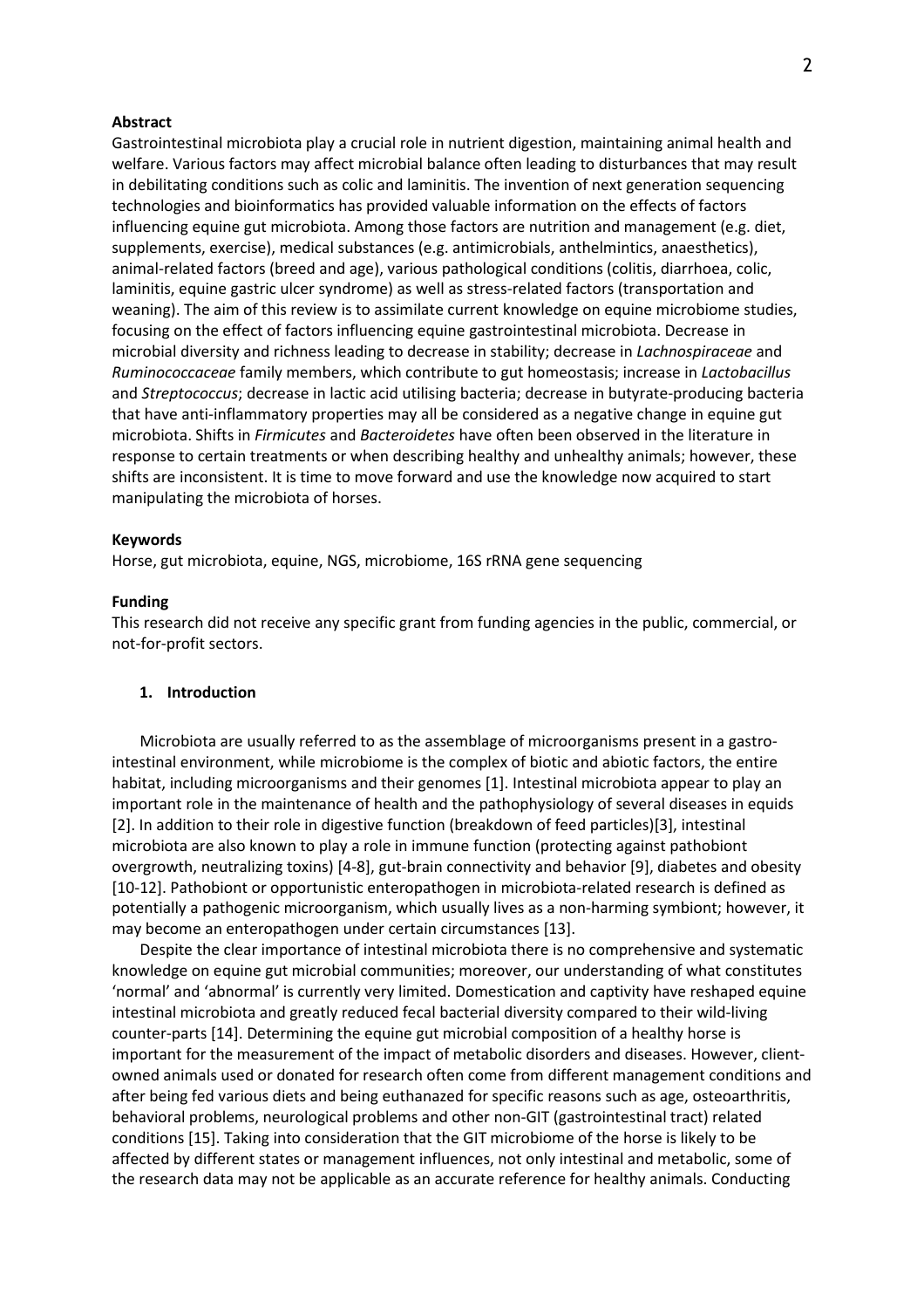crossover randomised controlled studies when possible should be the priority; however, the sample size in these cases is often smaller. Variability in equine gut microbiota composition among various breeds and age groups, within different gut compartments, as well as individual variability makes it difficult to generalise and make assumptions; hence, broader assessment of horse populations is required to gain a better understanding of what is a normal healthy gut microbiota [16]. Moreover, methodological differences during DNA extraction and library preparation protocols also make comparison between studies challenging.

Another aspect that is of relevance is that metagenomics studies are unable to identify exact functional pathways of microbial communities [17]. Hence, causation between alterations in the bacterial relative abundance at different taxonomic levels and actual physiological changes in the horse cannot be established without additional metabolomics analysis and relating any changes in microbial abundance to other factors. Metabolomics uses analytical approaches to determine metabolite profile in a given environment [1] and provides a direct functional readout of cellular activity, thus it has the potential to enable a better understanding of the physiological meaning to the host.

## **2. Factors influencing the equine gut microbiome**

The aim of equine microbiome studies is to describe the function of microbial communities in health and disease states, and to identify changes in microbial abundance in relation to various factors. Large number of microbiome studies have been done to identify merely composition and structural differences occurring according to investigated factors with no reference to the function of microbial communities. To date, the role of the microbes within the hindgut of the horse remains largely unknown as well as their interactions.

The aim of the current review is to assimilate our current knowledge on equine microbiome studies, focusing on the effect of factors influencing equine gastrointestinal microbiota.

## **1.1 Nutrition and Management**

### **1.1.1 Diet**

A systematic response of equine gut microbiota to feeding forage-based diets and highconcentrate diets was observed through the compositional and functional changes of the microbiota [18-21]. Stability of equine gut microbiota can be disrupted by dietary changes such as a sudden ingestion of high amounts of starch/fructan, leading to proliferation of lactic acid-producing bacteria in the hindgut, which may lead to lactic acidosis, colic, laminitis, and even death [2]. High nutrient availability (e.g. inclusion of grains rich in starch to fibre-based diet) reduces the microbial diversity [20-22] and according to ecological theories, decreased diversity leads to less stable microbial communities and potentially gastrointestinal dysbiosis [17]. Feeding hay alone, which contains less nutrients that are degraded at a slower rate compared to a hay and oat diet, which provides higher levels of nutrients that are degraded at a faster rate, has been reported to promote higher levels of microbial diversity and stability [22]. This can be explained by over-representation of propionic acidproducing bacterial family (*Porphyromonadaceae*) when horses were fed hay + oats diet [22]. Meanwhile, fiber substrate fermentation is known to increase acetic acid production [23], which is associated with a wider range of bacteria [22]. In agreement with the aforementioned study, Willing, VÖRÖS [20] found that a fiber-only diet resulted in more stable microbial communities with lower lactic acid bacteria (LAB), which is associated with GI disorders. Conversely, a traditional forageconcentrate diet resulted in the increase of *Clostridiaceae* family members and the presence of *Lactobacillus ruminis*, which was absent in the feces of horses fed a fiber-only diet. Daly, Proudman [19] demonstrated that the proportion of fibrolytic bacteria, genus *Fibrobacter* and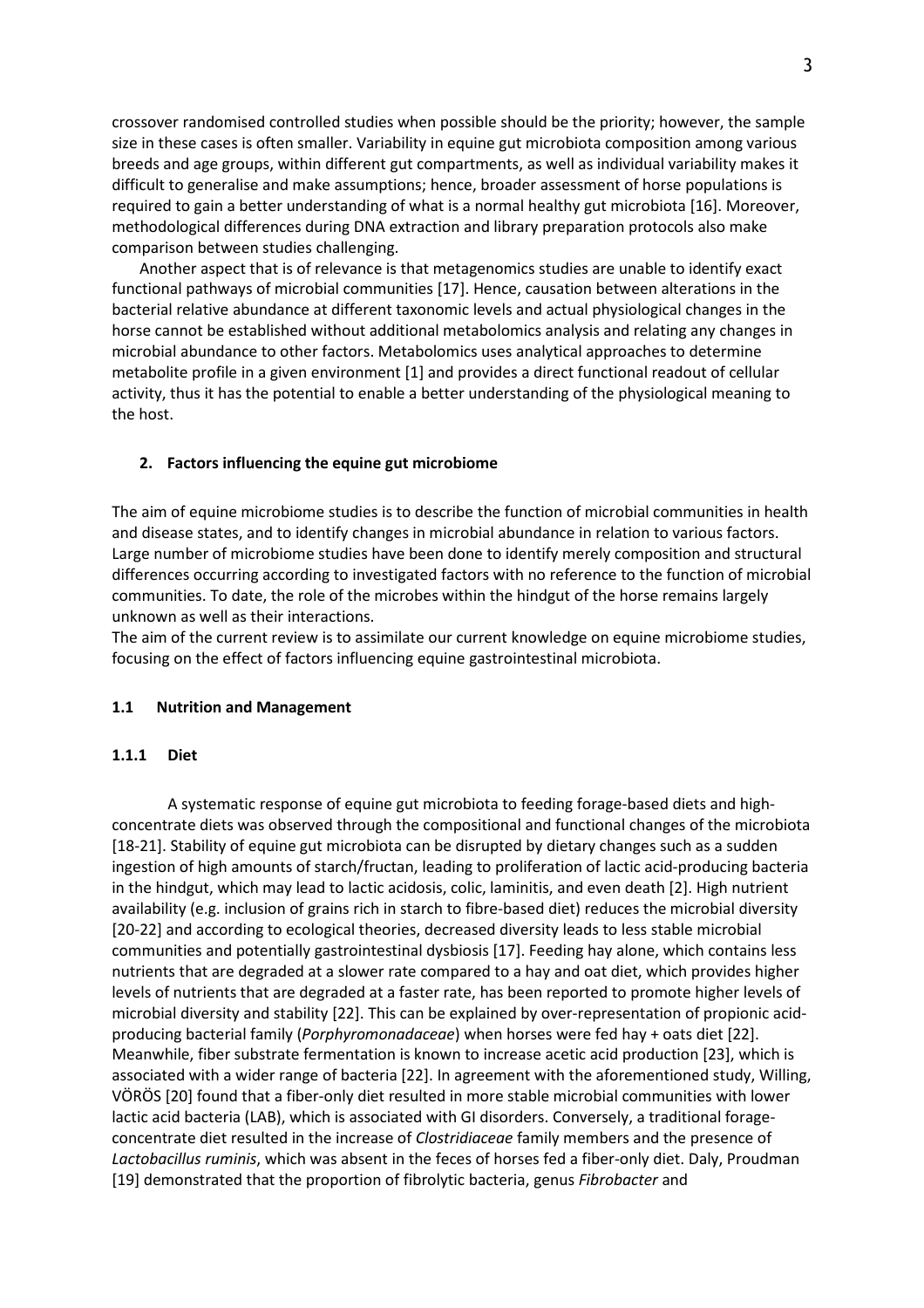*Ruminococcaceae* family were decreased, while members of *Lachnospiraceae* family, the *Bacteroidetes* assemblage and *Bacillus–Lactobacillus–Streptococcus* group, were increased in horses receiving a concentrate-supplemented diet compared to a forage-based diet. *Streptococci* are major lactic acid producing bacteria associated with the development of hindgut acidosis [24, 25], while *Lachnospiraceae* family are the most abundant member of the microbial core in the proximal large intestine [26], and are a major VFA producer, which have been shown to ferment lactate to acetate and propionate. Lower abundance of *Lachnospiraceae* and *Streptococci* in the gut of the horses fed a forage diet may be explained by the lower fermentation rate of forage compared to cereal grains[18]. It appears that when horses are fed diets rich in starch( $> 1$  g/kg BW per meal), a substantial amount of starch escapes enzymatic amylolytic digestion in the foregut [27]. When reaching the hindgut, starch is fermented and increased amounts of lactic acid are produced [28]. As a result, pH in the large intestine may drop creating undesirable conditions for beneficial acidintolerant fibrolytic bacteria to proliferate, which can represent a risk factor for digestive health [29]. However, the study of Daly, Proudman [19] had limitations, which are common to other equine gut microbiota studies. The precise dietary formulations for the experimental animals were unknown. The samples were taken after anaesthesia or euthanazia. Schoster, Mosing [30] later showed that ketamine and isoflurane, commonly used for anaesthesia, impact on the composition and structure of equine gut microbiota 24 h and 48 h after recovering from anaesthesia. Daly, Proudman [19] removed gut contents from the large intestine 10 minutes after death or surgery, hence it is unlikely that ketamine or isoflurane would affect the composition of microbiota that promptly. The effect of barbiturate used for euthanasia requires further investigation. Similarly, Warzecha, Coverdale [21] reported greater abundance of *Paraprevotellaceae, Veillonellaceae, Lactobacillaceae* family members and trend of *Streptococcaceae* family to increase, in the cecum of the horses fed a highstarch diet compared to those fed a diet low in starch, while a decrease in *Ruminococcaceae* and a trend for *Fibrobacter* to decrease was also observed. Hence, a decrease in caecal and colonic pH can be attributed to an increase in bacterial taxa that metabolize starch to produce lactate.

The equine microbiome project, where 184 horse owners participated by submitting fresh faecal samples from their horse using a provided kit and via filling out a survey questionnaire [31] revealed differences between pasture-based feeding and concentrate-forage diets. *Christensenellaceae*, *Oscillospira*, and *Prevotella* taxa were more abundant in the feces of horses maintained on pasture while *RFN20*, *Streptococcus*, and *Lactobacillus* taxa were represented in higher proportions in concentrate-forage diets. Though it is unclear how precisely horse owners followed the standard protocol when collecting equine feces, to the best of the authors' knowledge the sample size used in the aforementioned study remains one of the largest in equine microbiota related research. Structural differences in microbial communities highlighted in these studies may direct future research into how aforementioned structural differences translate into functional changes.

It appears that not only is it high-starch concentrate inclusion in the diet that alters equine gut microbiota, but that the botanical source of starch appears to have a differential effect on those microbial changes [32]. For instance, the study of Harlow, Lawrence [33] suggests that the addition of oats to the diet resulted in increased *Lactobacilli* and decreased gram-positive cocci, while these effects were reversed with the addition of maize to the diet. This could be due to higher pre-ileal digestibility of oats compared to maize in horses [34]. This can be also due to the differences in the ratio of amylose/amylopectin, morphology of starch granules, presence/absence of non-starch components in the grains (e.g. high levels of β-glucans in oats that have a prebiotic effect), susceptibility to gelatinization, and the retrogradation of starch molecules in maize and oats [35]. Moreover, Destrez, Grimm [36] demonstrated that high-starch diets not only induce changes in hindgut microbiota, but they also linked those changes with behavioural stress, often described as alimentary stress. In agreement with the study of Destrez, Grimm [36], Bulmer, Murray [37] established a correlation between faecal microbial alterations induced by the high-starch diet and behavioral reactivity of the ponies. In human-related research GIT microbes have been shown to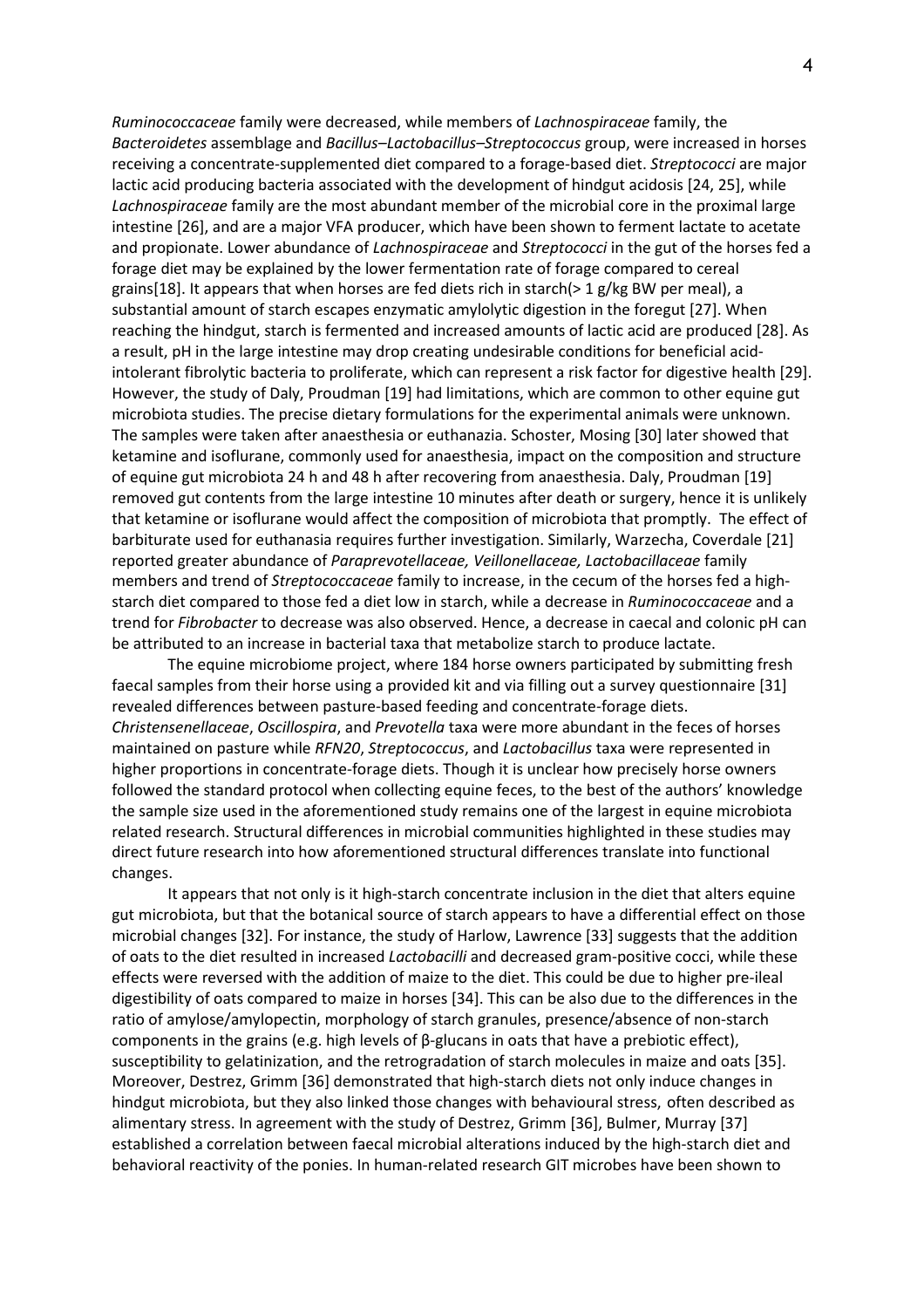modulate eating behavior of the host [38, 39]. For example, microbes may have an affinity to certain substrates (e.g. *Prevotella* has substrate preference for carbohydrates) and have developed strategies to manipulate host behaviour through cravings and dysphoria until the desired substrate to maintain their fitness is consumed. The potential mechanisms to manipulate host behavior include microbial manipulation of reward pathways, production of hormone-like neurochemicals that alter emotional state, changes to taste receptors, and hijacking of neurotransmission *via* the vagus nerve [38, 40]. The alteration in behavior of the horses could be triggered by neuroendocrine changes caused by dietary induced changes to gut microbiota [37]. Moreover, behavioral cues can be potentially used to predict and prevent hindgut disorders caused by nutritional management of the horse [36].

Strong evidence exists that abrupt changes in the diet are also associated with microbial disturbances in the equine gut [41-45]. The impact of diet on equine hindgut microbiome was discussed in more details in the review of Julliand, Grimm [46].

#### **1.1.2 Supplements**

Digestive supplements, such as prebiotics and probiotics, have been shown to affect digestibility *in vivo* and *in vitro* and have been used to stabilize the microbiome in the large intestine of the horse; however, studies show conflicting results [43, 47-63]. Nevertheless, probiotics and prebiotics are extensively used in farm animal and equine feeding practices to modulate the balance and activities of GIT microbiota [64, 65]. The Food and Agricultural Organisation of the United Nations define probiotics as "live microorganisms which when administered in adequate amounts confer a health benefit on the host" [66]. Microorganisms usually used as probiotics include yeasts and bacteria. Currently there are three *Saccharomyces cerevisiae* commercial products approved for use in horses in the European Union under the category of zootechnical additives under the claim of 'digestive enhancers' and one bacterial product containing *Escherichia coli* registered under the claim of 'gut flora stabiliser'[67]. A summary of some of the experiments studying the effects of yeast on equine gut microbial populations is outlined in Table 1. The findings of the studies that used probiotics to manipulate gut microbiota in domestic and farm animals (except horses) have been previously reviewed by O'Callaghan, Ross [40]. Overall, addition of probiotics to high-starch diets may help to prevent drop of caecal pH by decreasing lactic acid production, and create beneficial conditions for cellulolytic bacteria (higher pH and anaerobic environment) [68, 69]. There is a need for further research to target appropriate probiotic-substrate combinations taking into account dosage and animal-related factors, such as age (probiotics may have a different effect on immature microbiota), breed, body condition score and keeper-status, physiological state (e.g. pregnancy, lactation) [70].

Live bacterial probiotics have mainly been assessed on their efficacy to treat and prevent gastrointestinal disease [64]. Use of bacterial probiotics (*Lactobacillus* and *Bifidobacteria*) to reduce the incidence of diarrhoea in foals has been previously studied with some of the research showing benefits from the use of these probiotics [71], while another study reported no differences with the probiotics administration on diarrhoea incidence [72]. Schoster, Guardabassi [73] determined that multi-strain *Lactobacilli* have a limited effect on gastrointestinal microbiota, which combined with the lack of clinical improvements may indicate that live bacteria as probiotics may be incapable of improving/preventing diarrhoea in foals. Nevertheless, in hospitalized horses it has been demonstrated that with *Salmonella* faecal shedding was reduced 2 days after hospitalization with the administration of a probiotic (*Lactobacillus spp* and *Enterococcus faecium*) [74], suggesting this therapeutic approach could be utilized to decreased the risk, or progression, of salmonellosis outbreaks. Evaluating the effects of probiotics on the microbiome as a whole, including fungal and viral populations, using shotgun metagenomics analysis instead of 16S rRNA gene sequencing would also be of interest and warrants further investigation.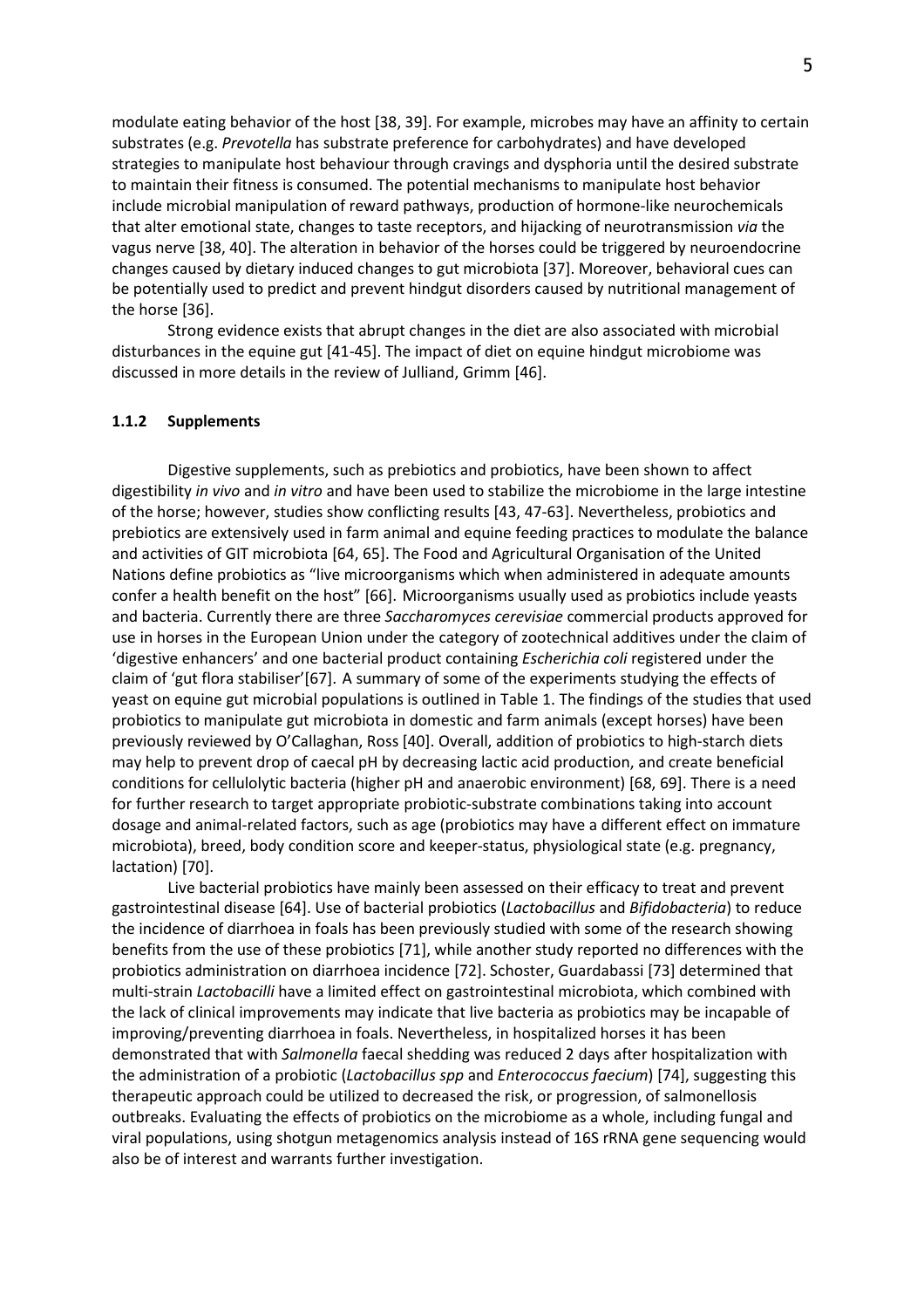Prebiotics are defined as "a substrate that is selectively utilized by host microorganisms conferring a health benefit"[75]. The potential of prebiotics to influence gastrointestinal microbiota in animal nutrition has been previously reviewed [76, 77]. Prebiotics most commonly used in animal nutrition include oligofructose, inulin, fructooligosaccharides and mannanoligosaccharides. Yeast fermentation products and yeast cell walls, nonviable preparations of *Lactobacillus acidophilus,* have also been used as a source of prebiotics [47]. Prebiotics such as short-chain fructooligosaccharides have been shown to mitigate decreases in digestibility encountered by senior horses [78], and have reduced the microbial disruption in the hindgut associated with sudden ingestion of barley (starch overload) [79]. Similar to probiotics, conflicting results in the literature exist on the efficacy of prebiotics. The appropriate pairing of probiotics and prebiotics should be investigated further to help achieve more consistent beneficial effects [47].

The effect of enzyme supplementation on the equine GIT has not been well studied to date. The study of Proudman, Darby [80] revealed no change in richness expressed in a number of operational taxonomic units (OTUs) observed 6 weeks post amylase enzyme dietary supplementation. However, substantial changes occurred in the relative abundance of two most populated phyla – *Bacteroidetes* (34% pre-supplementation, 44% post-supplementation) and *Firmicutes* (60% pre-supplementation, 53% post-supplementation). Moreover, increased relative abundance of lactate-utilizing *Veillonellaceae family* coupled with decrease in total pool of short chain fatty acids may suggest that enzyme supplementation may affect intestinal health in equids, likely by increasing the amount of starch digested in the small intestine and thereby reducing the amount of starch entering the hindgut [81].

The use of probiotics in equine gastrointestinal disease has been reviewed by Schoster [64]. A useful two-part review with the second part focusing on the potential influence of the microbiome to prevent disease and promote health in humans has recently been published [82, 83]. The review reveals recent findings on opportunities to modulate human gut microbiota through the use of probiotics, prebiotics and fibre, and it discusses the impact of environmental conditions and lifestage on gut microbiota and the dietary interventions to improve health.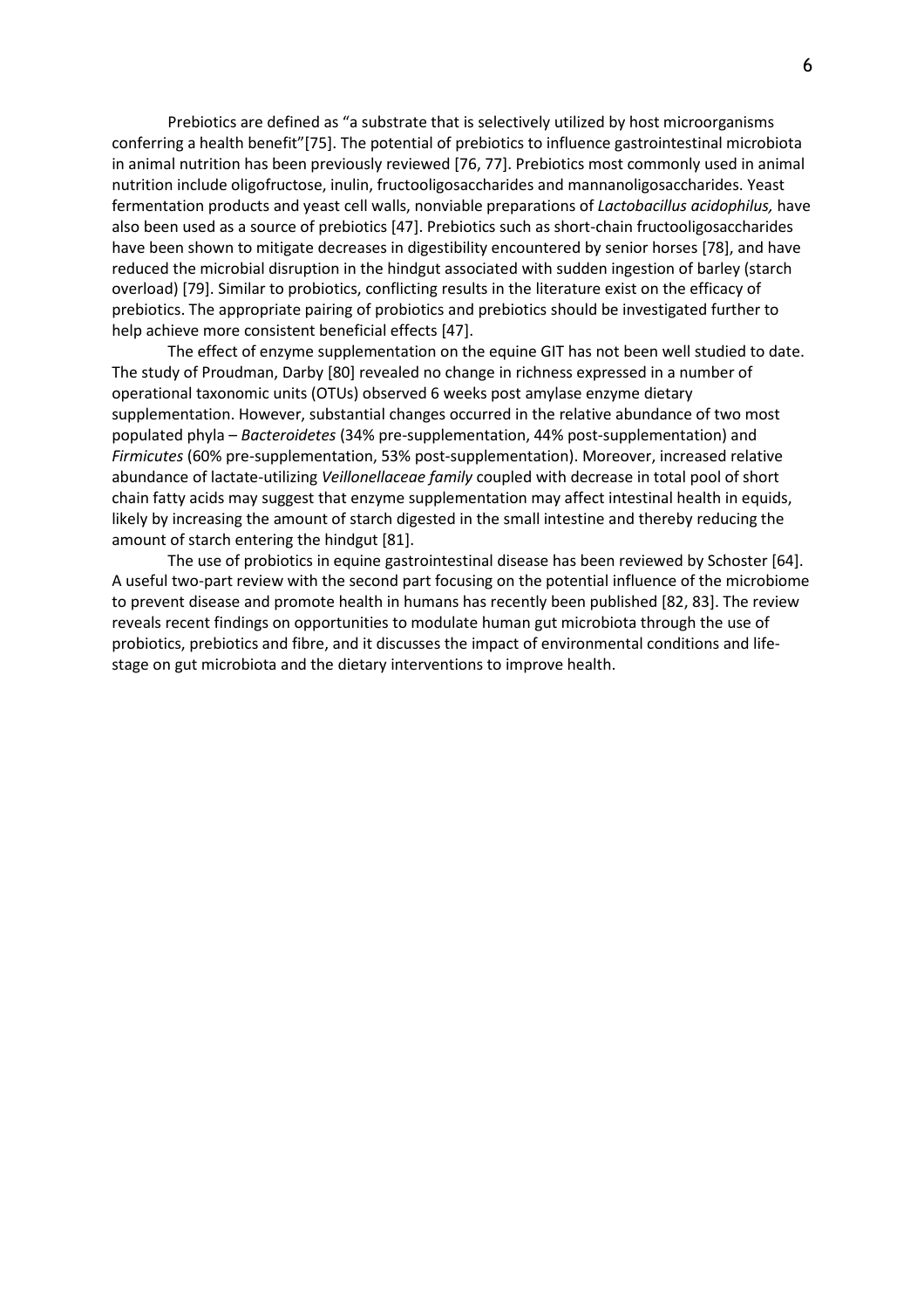| Reference                         | Horses                                   | Sample<br>origin       | Microbes targeted                                                                                        | Microbial<br>evaluation<br>method | S. cerevisiae<br>dose                           | <b>Results</b>                                                                                                                  |
|-----------------------------------|------------------------------------------|------------------------|----------------------------------------------------------------------------------------------------------|-----------------------------------|-------------------------------------------------|---------------------------------------------------------------------------------------------------------------------------------|
| Medina,<br>Girard [84]            | Fistulated<br>mature<br>geldings         | caecum<br>and<br>colon | Total viable anaerobic bacteria<br>Cellulolytic<br>Lactic acid utilizing<br>Streptococci<br>Lactobacilli | Culture<br>techniques             | 10 g/day<br>4.5 x $10^9$ CFU/g                  | Decreased total anaerobes and<br>Streptococci when HF diet fed in colon<br>Increased Lactobacilli in caecum when HF<br>diet fed |
| Jouany,<br>Medina [57]            | Fistulated<br>mature<br>geldings         | caecum<br>and<br>colon | 1. Total anaerobic, cellulolytic,<br>Streptococci<br>2. Lactic acid utilizing and<br>lactobacilli        | Culture<br>techniques             | 10 g/day<br>$4.5 \times 10^9$ CFU/g             | 1. No effects<br>2. Increased in the caecum but not colon<br>(P>0.1)                                                            |
| Taran,<br>Gobesso [85]            | Intact<br>gelding<br>miniature<br>horses | feces                  | Fibrobacter succinogenes,<br>Lactobacillus, Ruminococcus<br>flavefaciens                                 | Real-time PCR                     | 10, 20 and 30<br>g/day with<br>$5x10^8$ CFU/g   | No effects                                                                                                                      |
| Murray,<br>Brown [60]             | Intact<br>mature<br>mares                | feces                  | Fibrobacter succinogenes<br>Ruminococcus flavefaciens<br>Streptococcus equinus<br>Streptococcus bovis    | Real-time PCR                     | 4 g/day<br>$1 \times 10^9$ CFU/g                | Reduced F. succinogenes with high starch<br>diet                                                                                |
| Gobesso,<br>Pombo <sup>[54]</sup> | Intact<br>Arabian<br>mature<br>geldings  | feces                  | Fibrobacter<br>succinogenes<br>Lactobacillus<br>Ruminococcus flavefaciens                                | Real-time PCR                     | 7.5 $g$ /meal<br>$1.5\times$<br>$10^{10}$ CFU/g | Decreased Lactobacillus counts                                                                                                  |

| Table 1 S. cerevisiae doses used in in vivo experiments to determine the effect of probiotic supplementation on the equine gut microbiome |  |  |
|-------------------------------------------------------------------------------------------------------------------------------------------|--|--|
|                                                                                                                                           |  |  |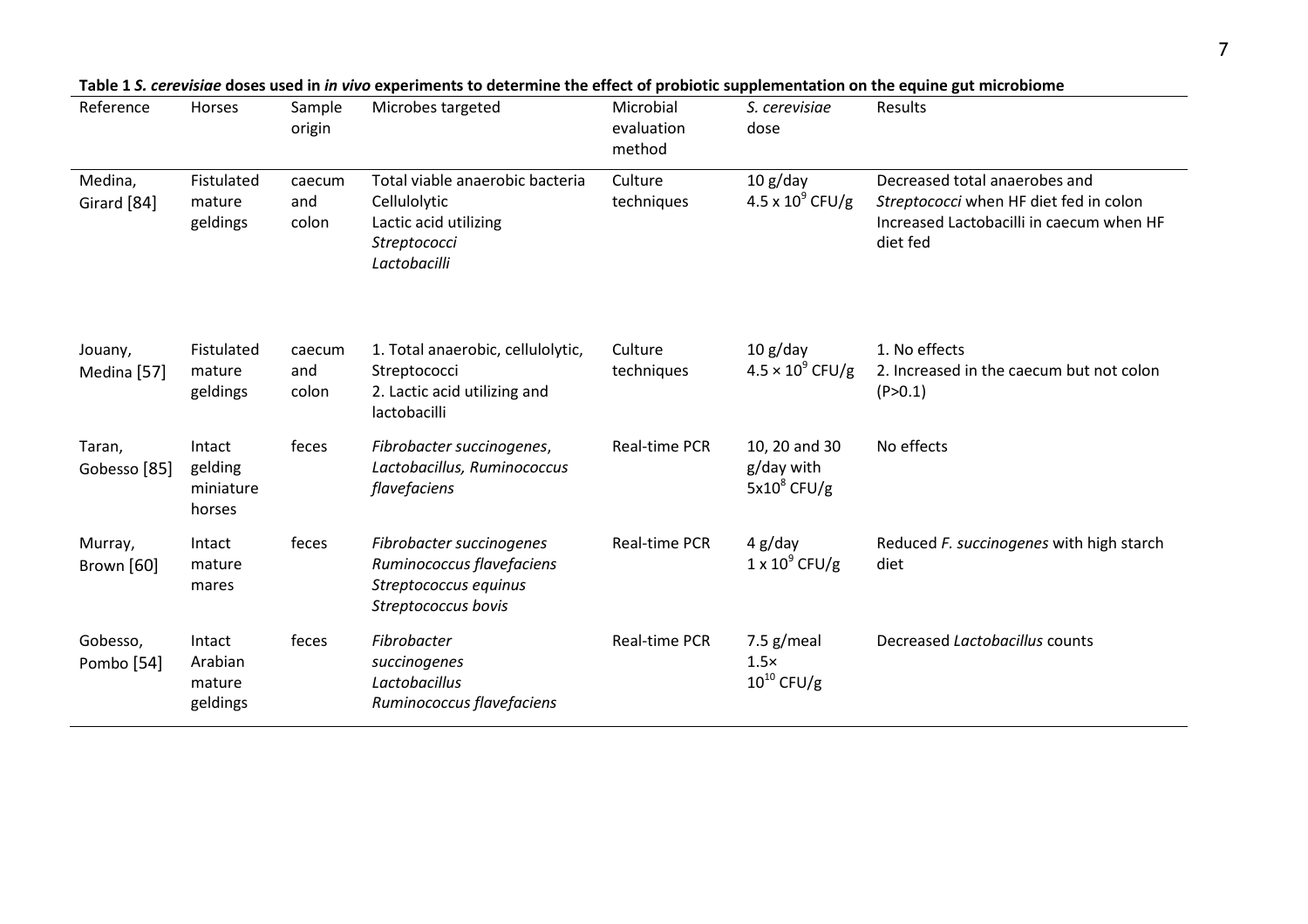## **1.1.3 Exercise**

Gastrointestinal health is crucially important for equine athletes in training and competition. Exercise has been shown to affect digestibility and passage rate in horses [86]; however, a limited amount of studies have explored equine gut microbiota in relation to exercise. Almeida, Feringer [87] showed that intense training lasting 42 days can induce changes in microbiota composition, while alpha-diversity indices (inverse Simpson index) remained unchanged. Moreover, the samples collected at the beginning of the experimental period were closer to the samples collected at the end of the study according to principal coordinate analyses (PCoA). All of this suggests that gut microbiota adapt to the exercise programme, indicating that while exercise may alter gut microbiota it may be that it is the changes in exercise that may be a more important factor in influencing microbiota compared to the exercise *per se*. The study of Plancade, Clark [88] suggests that gut microbiota was not correlated to the biochemical and metabolomic blood parameters during the endurance race, and it could not be used as a biomarker to predict endurance performance. However, gut microbiota was functionally and compositionally divided into two distinct communities associated with type of feeding. As mentioned previously, diet is the major factor that influences microbial communities, hence greater sample size or controlled dietary conditions may be required to achieve statistical and functional significance that links the effect of other factors such as exercise on gut microbiota composition and function. Further research establishing the link between gut microbiota and exercise would enable future manipulation of equine GIT microbiota to enhance athletic performance.

### **1.1.4 Obesity and Equine Metabolic Syndrome (EMS)**

Recently, with high obesity levels in domesticated horses, EMS has become an increasingly important problem [89] as it may lead to metabolic states, including insulin dysregulation and resistance, an increased risk of laminitis [90], heat intolerance, reduced performance and joint problems [10]. Obesity and EMS are discussed under the nutrition and management section of this review due to the close relation of these problems to the nutrient dense diet and feeding management that domesticated horses are currently experiencing. Diet is the major driving factor in the development of obesity and EMS [12] and as it was discussed previously in this review it influences GIT microbial profile of the horse. On the other hand, gut microbiota composition and structure influences the efficiency of energy utilization from the diet, hence the availability of excess energy for storage, and finally the development of obesity [12, 91]. There is clearly an association between gut microbiota composition and EMS [89], obesity [10] and keeper status [92]; however, "chicken and egg" causality dilemma exists, that needs to be further addressed.

Biddle, Tomb [10] identified differences in the microbiome of lean, normal and obese horses that were related to blood analytes associated with body condition score (BCS). *Firmicutes*/*Bacteroidetes* ratio was higher for obese horses compared to lean horses and those with normal body condition score. Diversity and richness were greater for obese horses compared to their lean and normal counterparts. The samples were collected from university herds and private horse owners; meta-data collected from each horse included diet, and diet was categorised during analysis. However, the study was not controlled for the diet, which is known to be primary driver of microbial composition.

In the study of Elzinga, Weese [89] there were differences in overall community structure between EMS horses and healthy horses. EMS was associated with increased *Clostridium* cluster XI, unclassified members of the phylum *Verrucomicrobia*, *Lactobacillus, Cellulosilyticum* and *Elusimicrobium* and decreased unclassified members of families *Lachnospiraceae*, *Flavobacteriaceae* and *Rhodospirillaceae*, and *Anaerovorax, Fibrobacter*, and *Saccharofermentans*. Moreover, EMS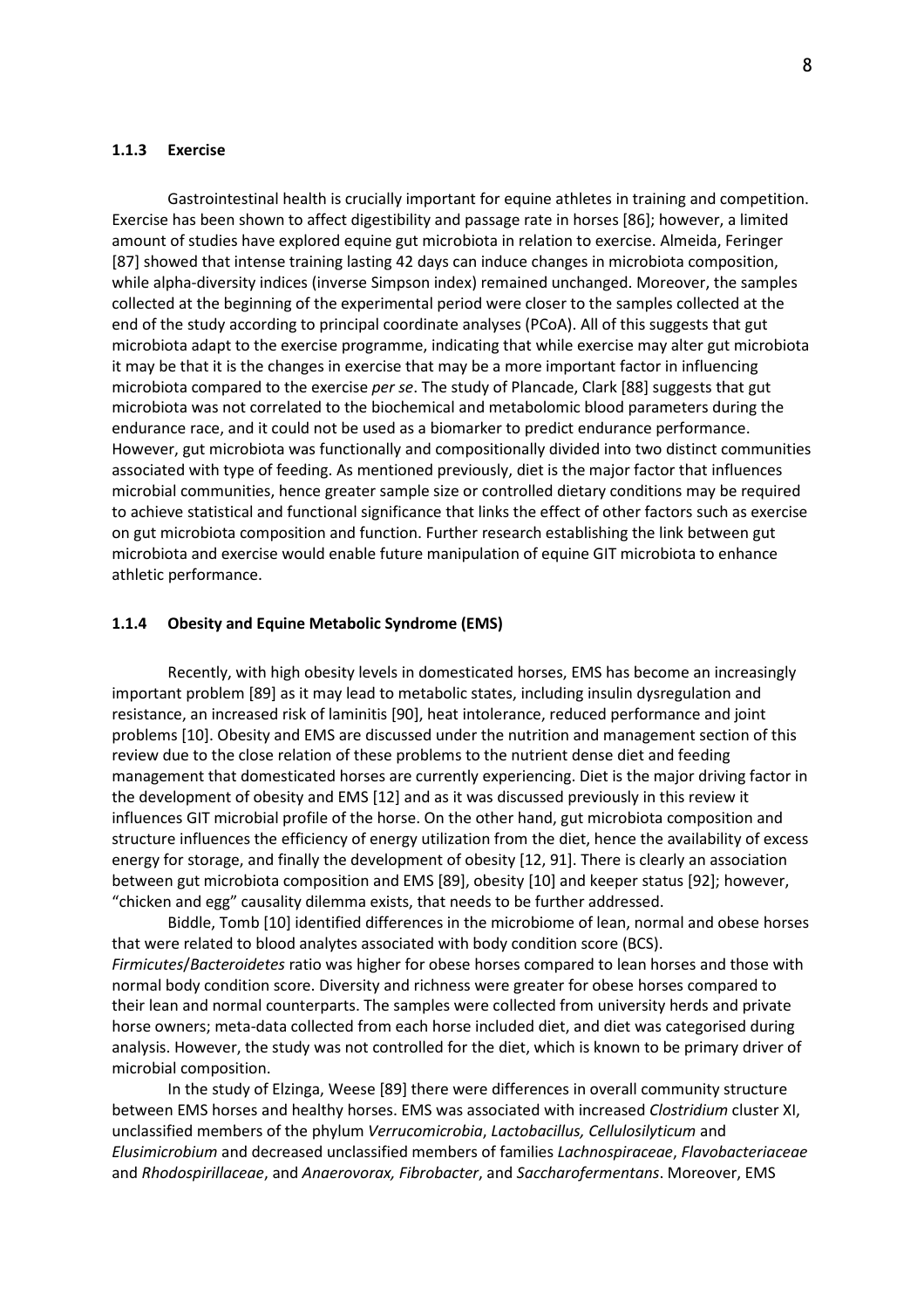horses exhibited a decrease in faecal microbial diversity. Although this study identified differences in fecal microbiome composition between horses with EMS and healthy controls, it is unknown whether these differences persist when lean and obese horses are maintained on the same diet.

Weems [92] studied the microbiome of easy and hard keeper horses and identified that *Firmicutes*, *Bacteroidetes*, *Fibrobacteres*, *Tenericutes* phyla were affected by keeper status according to the LEfSe analysis with 32 differentially abundant taxa revealed within aforementioned phyla. Relative abundance of *Clostridiales* order (were members of *Lachnospiraceae* family reside) was higher for easy keepers. *Lachnospiraceae* family is a polysaccharide-degrading and short-chain fatty acids-producing family [92]; hence, Weems [92] suggests that easy-keepers may have a greater ability to transform dietary nutrients from plant material to energy. This study identified differences in the composition of the gut microbiome between lean and obese subjects, but again it was not been controlled with respect to diet.

Morrison, Newbold [12] conducted a diet controlled study with a single pony breed and suggested that the fecal microbiome of obese horses was significantly more diverse in terms of bacterial species, which is in agreement with the study of Biddle, Tomb [10]. Moreover, lower evenness in the distribution of bacterial species when compared to control animals was observed. On the contrary, the study results of Morrison, Newbold [12] revealed an increased abundance of *Bacteroidetes* and *Actinobacteria* in the obese group, while the study of Biddle, Tomb [10] report a decrease of the aforementioned taxa. These differences could be due to having a more heterogeneous population and diverse diet in the study of Biddle, Tomb [10], while Morrison, Newbold [12] controlled the study design more strictly. In mice it has been shown that performing fecal transplants from healthy individuals with normal body weight to obese animals improved metabolic syndrome symptoms [93]. This suggests that the microbiome may play an important role in the physiology of weight regulation. Manipulation of the gut microbiome with faecal transplants in equids warrants further investigation to determine if similar effects are evident.

#### **1.1.5 Seasonal, spatial and social interactions**

Geographical area, seasonal variations and social interactions seem to play an important role in the establishment of the gut microbiome and these related factors should be considered when designing and interpreting studies on equine gut microbiota [94]. In human research, there are differences in the phylogenetic composition of fecal microbiota between individuals living in different countries [95]. Recently, the influence of spatial structuring and social interactions on gut microbial composition of semi-feral ponies was characterised [96]. The results suggest that microbiota composition is multi-level structured (individual, group, spatial). Maternal relationship had a significant effect on microbiota similarity; moreover, mares had significantly more similar microbial composition to the dominant stallion in the herd than the other mares in their herd. Shared diet and environment as well as mother-offspring, stallion-mare relationships accounts for microbiome similarities; however, individual identity remains the main predictor of microbiome composition.

Salem, Maddox [97] were the first to study seasonal variations in the faecal microbiome of horses maintained on pasture over a 12 months period with minimum changes to their management. Season of the year, weather (temperature and rainfall) and additional forage (haylage) were associated with microbial changes. The results of this study suggest that microbial communities of the equine gut are highly dynamic and responsive to environmental changes. A future study over at least a 24-36 month period warrants investigation to determine whether these effects are consistent over the seasons.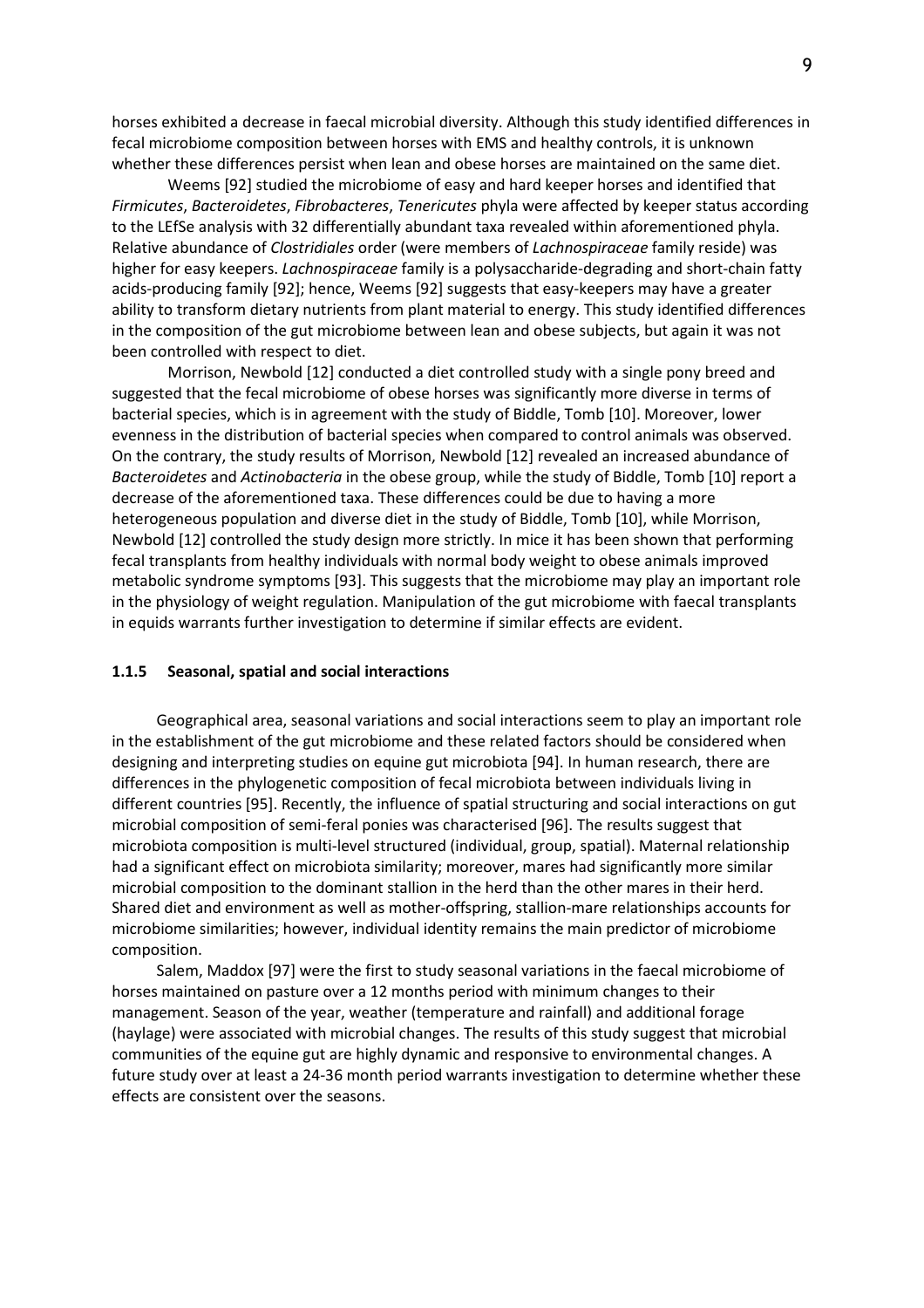#### **1.2 Medication**

#### **1.2.1 Antimicrobial and Non-steroidal anti-inflammatory drugs**

The balanced interaction between the host and gut microbiome is important to maintain digestive and overall health. When the balance is compromised, the dysbiosis leads to proliferation of pathobionts [16]. In clinical practice, oral administration of antibiotics may induce dysbiosis, which often results in antimicrobial-associated diarrhoea and antimicrobial-associated colitis in horses [98, 99]. Even though the incidence of antimicrobial-associated diarrhoea is low, antimicrobial treatment may still represent a significant risk to equine health due to the presence of enteropathogens, e.g. *Clostridium difficile* [99]. In human-related research common sequelae of antibiotic-induced dysbiosis include reduced microbial diversity and increased risk of development diseases associated with pathobionts [100]. Altered microbial community structure may lead to a deterioration of the protective mucosal layer structure that serves as a protective barrier for the host; however, functional connection between changes in microbial structure and what effect this has on the host is not well understood [101]. Costa, Stämpfli [102] studied intramuscular administration of procaine penicillin and ceftiofur sodium, and oral administration of trimethoprim sulfadiazine, on equine faecal microbial populations. All antimicrobial drugs tested had some effect on the microbiota, with trimethoprim sulfadiazine resulting in more pronounced changes; such as, reduced bacterial species richness (total number of taxa present in the environment), diversity (richness and evenness/distribution of species), and differences in population structure, predominantly in *Verrucomicrobia* phylum. Similarly, Collinet, Grimm [98] found that oral administration of trimethoprim sulfadiazine resulted in decreased short-term cellulolytic bacteria concentrations, while amylolytic bacteria increased progressively. The authors report that it took fecal microbial communities approximately 28 days to return to their basal state following antibiotics administration.

Harlow, Lawrence [103] found that cellulolytic bacteria in feces of the horses administered with trimethoprim–sulfadiazine or ceftiofur decreased during antibiotic administration (1 week) and were still decreased compared to the controls after withdrawal period (2 weeks after antibiotic administration). Moreover, the results of the study suggested that antibiotics disrupted the GIT microbiota and allowed proliferation of *Salmonella* and *Clostridium difficile* commonly associated with equine diarrhoea even after antibiotic treatment was discontinued. Arnold, Isaiah [104] found that metranidazole administered intracecally decreased α-diversity metrics obtained from both fecal and cecal samples, decreased relative abundance of *Christensenellaceae, Campylobacteriaceae,* and *Spirochaetaceae* family members and altered two cecal metabolites. Thus, a reduction in cellulolytic bacteria with antimicrobial drugs therapy suggests that antibiotic administration could decrease the total dietary energy derived from forages that is available to the horse [98, 103]. Moreover, a decrease of bacterial diversity and cellulolytic bacterial communities that normally inhabit the GIT of the horse may lead to an increased proliferation of pathogenic bacteria. It would appear from the literature to date that a prolonged period of recovery (up to 30 days) is needed before equine gut microbiota returns to a baseline state after antimicrobial drug administration.

Non-steroidal anti-inflammatory drugs (NSAID) such as phenylbutazone are routinely used in horses to alleviate pain associated with colic syndrome; however, NSAID have been also associated with gastropathy, enteropathy or NSAID associated colitis [105-107], and inhibition of the recovery of mucosal barrier function [108]. Whitfield-Cargile, Chamoun-Emanuelli [105] showed that therapeutical dosages of NSAID resulted in transient dysbiosis of the fecal microbiota of healthy horses. These microbial changes were characterized by a decrease of the *Firmicutes* phylum, and the families *Lachnospiraceae*, *Clostridiacea,* and *Ruminococcacaeae,* no matter the type of NSAID used (phenylbutazone or firocoxib), although the implications of this dysbiosis remain unclear.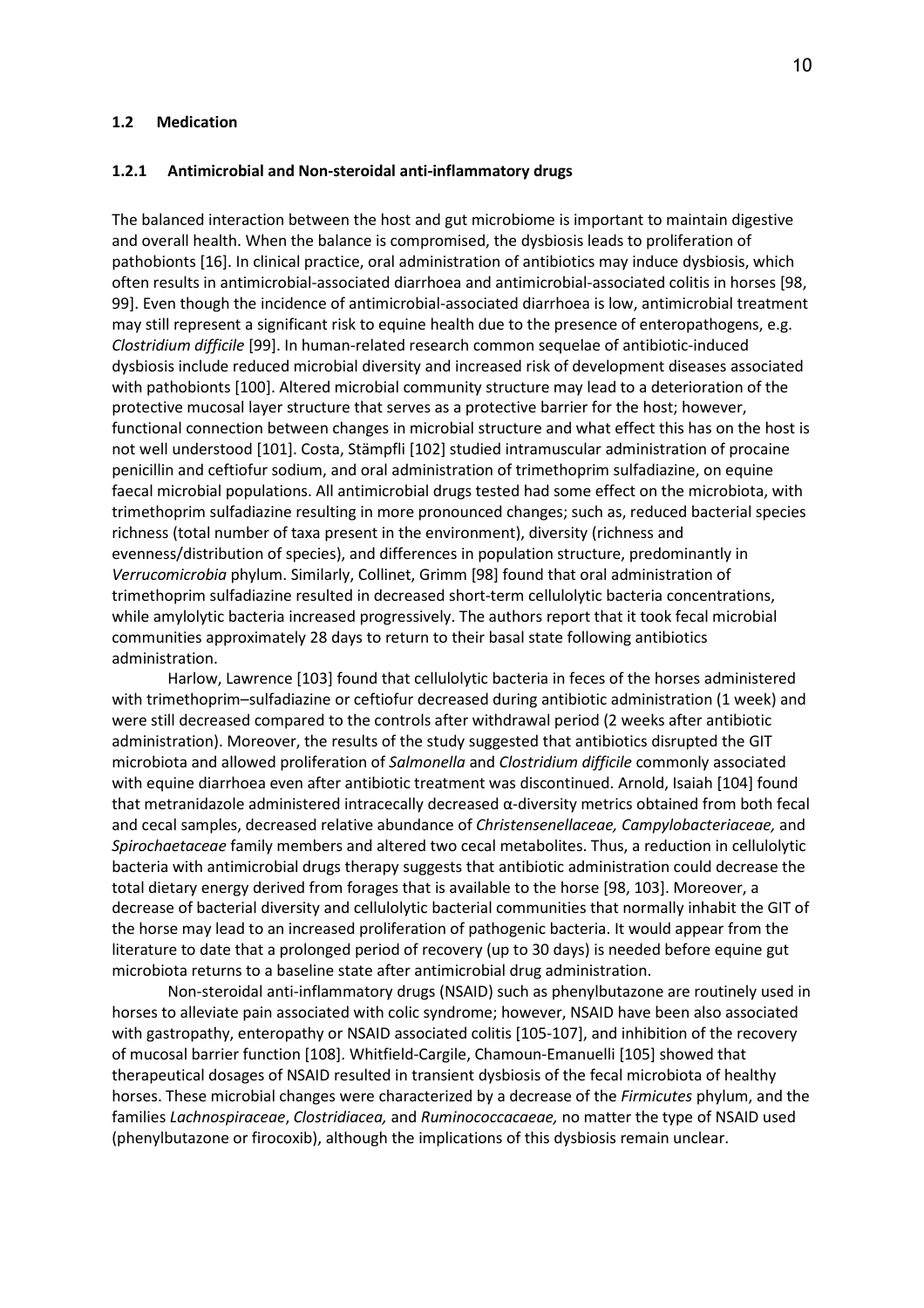#### **1.2.2 Helminthes and Anthelmintics**

Gastro-intestinal parasites inhabit the same environment as bacteria, archaea, and fungi. They interact with each other and their interaction plays an important, yet not completely understood role in the regulation of immunity and inflammation [109, 110]. In mice, abundance of *Lactobacilli* has been shown to positively correlate with intestinal nematode parasite infestation and immune response of the host, showing complex host-bacteria-parasite interaction [111].

In horses, anthelmintic treatment is a recognised colic risk factor [112], which may be due, at least in-part, to the anthelmintic treatment altering the GIT microbiome. Specific changes in gut microbiota post-treatment include a decrease in relative abundance of *Bacteroidetes* [109, 113]*.* Sirois [113] found that *Bacteriodetes* (43%) phylum was the most abundant phylum in the feces of horses prior to treatment with an anthelmintic (fenbendazole, over the course of five days followed by ivermectin on the fifth and final day) followed by *Firmicutes* (27%). After the treatment *Firmicutes* was the most prevalent phylum (35%) followed by *Bacteriodete*s (32%). The shift in bacteria was notable and the drop of *Bacteriodetes* was 11%; however, the results are based on only 12 samples (n=6, samples collected pre- and post-treatment). The study of Walshe, Duggan [109] (n=31) reports similar results – a decrease in *Bacteroidetes* phylum, no matter of the age group (older or younger animals) and treatment (fenbendazole or moxidectin). Apart from the direct effect of anthelmintics on bacterial populations, helminths may alter mucin production, which may lead to changes in the nutritional environment for gut bacteria [114]. Clark, Salle [115] studied the response to *Strongyle* infestation of resistant and susceptible ponies and found that susceptible ponies showed a reduction of *Ruminococcus, Clostridium XIVa* genera and members of the *Lachnospiraceae* family. Overall, parasite infection increased relative abundance of *Paludibacter, Campylobacter, Bacillus, Pseudomonas, Clostridium III*, *Acetivibrio* in the faecal profiles. Authors suggested that members of *Ruminococceae* and *Lachnospiraceae* families are mostly butyrate-producing bacteria and butyrate is known for its anti-inflammatory properties, concluding that *Strongyle* infestation may contribute to inflammation in the gut.

Increased richness and diversity has been associated with helminth infestation, while a decrease in alpha-diversity has been shown to be associated with the administration of anthelmintics [109, 116, 117]. Walshe, Duggan [109] found a decreased alfa- and beta-diversity postfenbendazole and moxidectin treatment on day 7 post-treatment, and this time point coincides with degradation of helminths. The changes were associated with an increase of inflammatory biomarkers and were reversed on day 14 post-treatment. There was no difference between anthelmintic treatments; however, the difference between age groups was observed. The most recent study of Kunz, Reed [116] suggests that moxidectin and praziquantel decreased microbial diversity (Shannon index), while beta-diversity using weighted UniFrac remained unchanged. Regardless of the significant differences discovered in the abundance of twenty-one taxonomic groups, the authors suggest no major impacts on the GIT microbiota after anthelmintic treatment. Similarly, Daniels, Leng [117] reported moxidectin did not significantly alter bacterial diversity, while 13 different OTUs differed between treatment and control groups.

## **1.2.3 Anaesthetics and fasting**

Anaesthesia and fasting are another group of stress factors which may have an impact on equine gut microbiota, and which may be supported by increased prevalence of diarrhoea, colitis and colic onset post-surgery [118]. Schoster, Mosing [30] studied the effects of fasting, premedication/anaesthesia on equine faecal microbiota and results showed that alpha-diversity metrics were similar; however, bacterial community and structure were altered after anaesthesia. Isoflurane [119], a commonly used halogenated inhaled anaesthetic for many species, including horses, was used with neonatal male rats. At 42 day isoflurane-exposed rats showed increased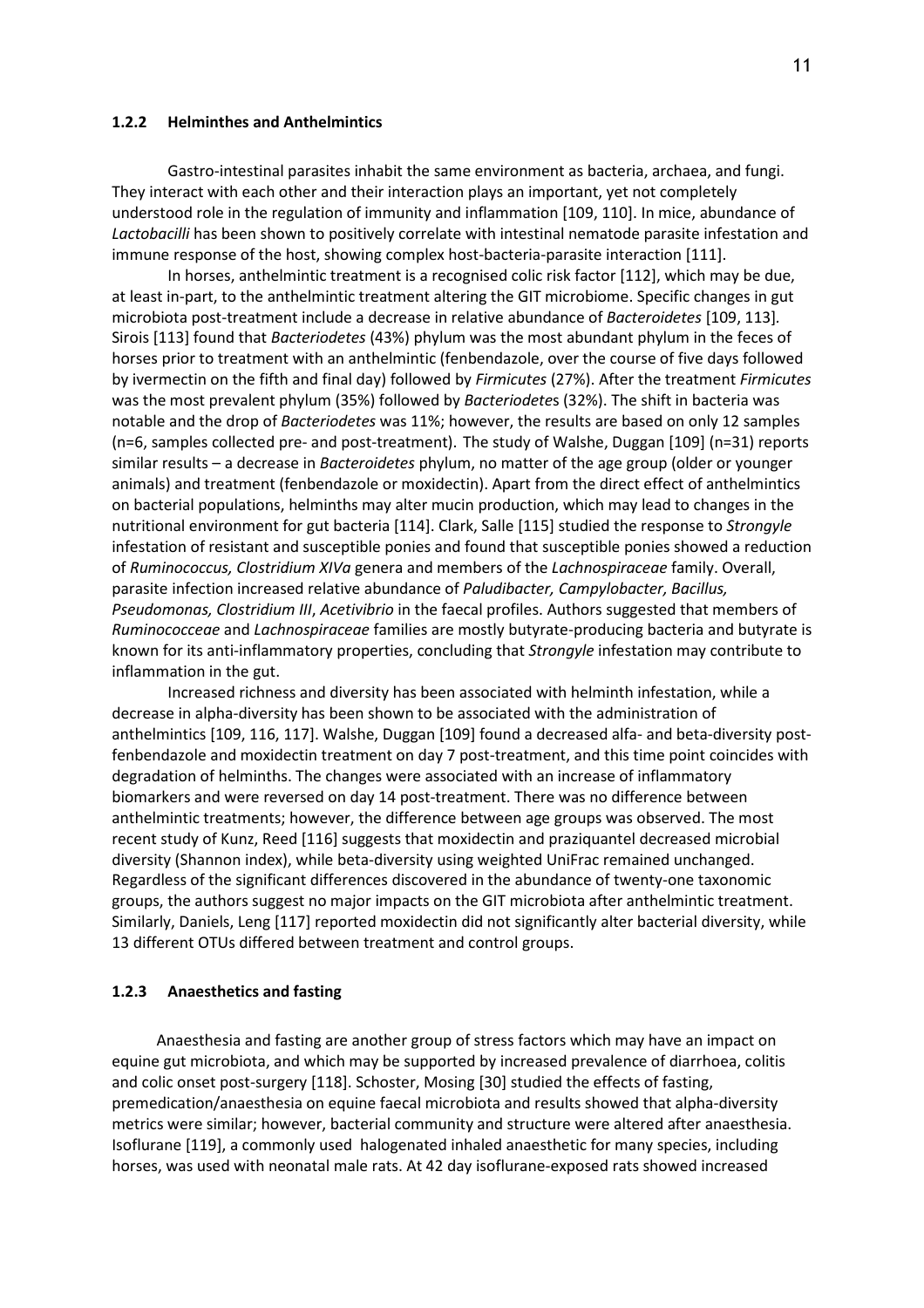relative abundance of *Firmicutes* and *Proteobacteria* phyla coupled with a decreased abundance of *Bacteroidetes* and *Actinobacteria* compared to controls. Neurotoxic effects of anaesthetics can be potentially explained by induced gut dysbiosis [120]. After fasting, there appears to be a trend for decreased relative abundance of *Clostridiales*. Indeed, *Clostridiales* order has been previously reported to decrease in horses with digestive upsets (e.g. acute colitis) [94]. However, because transport, fasting and anaesthesia were included in the study design of Schoster, Mosing [30], it is difficult to identify microbial alterations specific to each of the treatments. Despite some methodological flaws or limitations, the aforementioned studies add to the body of evidence in the field.

## **1.3 Animal-related factors**

A significant inter-horse variability in equine gut microbiota has been previously reported [81, 97, 121]. There are various physiological factors that may affect the equine gut microbiome: breed, sex, age, pregnancy, parturition, lactation are just some of them. The difference in microbiomes of mares and stallions has been reported [122]; moreover, the fecal microbiota in mares during late pregnancy has also been reported to be different from non-pregnant control mares [123]. It can be speculated that these differences may be attributable to the alteration in intestinal capacity of pregnant mares, hormonal changes occurring during the pregnancy, and stress related to changes happening in the management of the mare prior to parturition. Intrinsic factors such as breed are reported to be predisposing factors for certain clinical conditions. For instance the Arabian breed is known to be one of the breed risk factors associated with prevalence of colic in horses [124], while pony breeds tend to have a propensity to be at more risk of glucose-intolerance compared to horses [90], and finally Thoroughbreds are the breed that appear to be most affected by crib-biting behaviour [125]. The authors suggest that differences in management practices of different breeds may increase risk of colic or incidence of stereotypic behaviour, while some pony breeds are more genetically predisposed to obesity and metabolic syndrome. However, to the best of the authors' knowledge, there are only a few studies describing inter-breed variations in equine gut microbiota [126].

### **1.3.1 Age**

Another area of particular interest is investigating the initial colonization of the equine GIT from birth to weaning to adulthood until senior age [127]. Foals are developing in a uterine environment with no symbiotic microbes in their GIT and the colonization process starts at birth and lasts until weaning [127, 128]. A recent study provides evidence of the prenatal exposure of the fetus to microbial components from the mare microbiomes [129]. Quercia, Freccero [129] analysed shared OTUs in microbial ecosystems of meconium, amniotic fluid and mare feces and they highlighted the importance of mare microbiomes in the establishment of the gut microbiome of the foal. The authors suggest possible existence of internal vertical transmission of microbiome components from the mare to the fetus. After birth, the external route of transmission initiates colonization of the foal's GIT with ingestion of bacteria from its mother's vagina, udder, skin, hair, and environment overall. All of these bacteria compete to colonize the foal's GIT as it represents a highly beneficial environment for microbial existence. Hence, the microbiota that inhabit the newborn foal's GIT is richer, more diverse, and more dynamic compared to those of the adult animals [16]. As the newborn foal grows, its digestive microbiota is constantly adapting to the changes in dietary needs, changes in type of food consumed such as changes in mare's milk composition or transition from milk to a forage-based diet [130]. Earing, Durig [127] suggested that a mature microbial community in foals is present by around six weeks post-parturition, while Faubladier, Sadet-Bourgeteau [131] reports the microbiome of the hindgut changes rapidly in early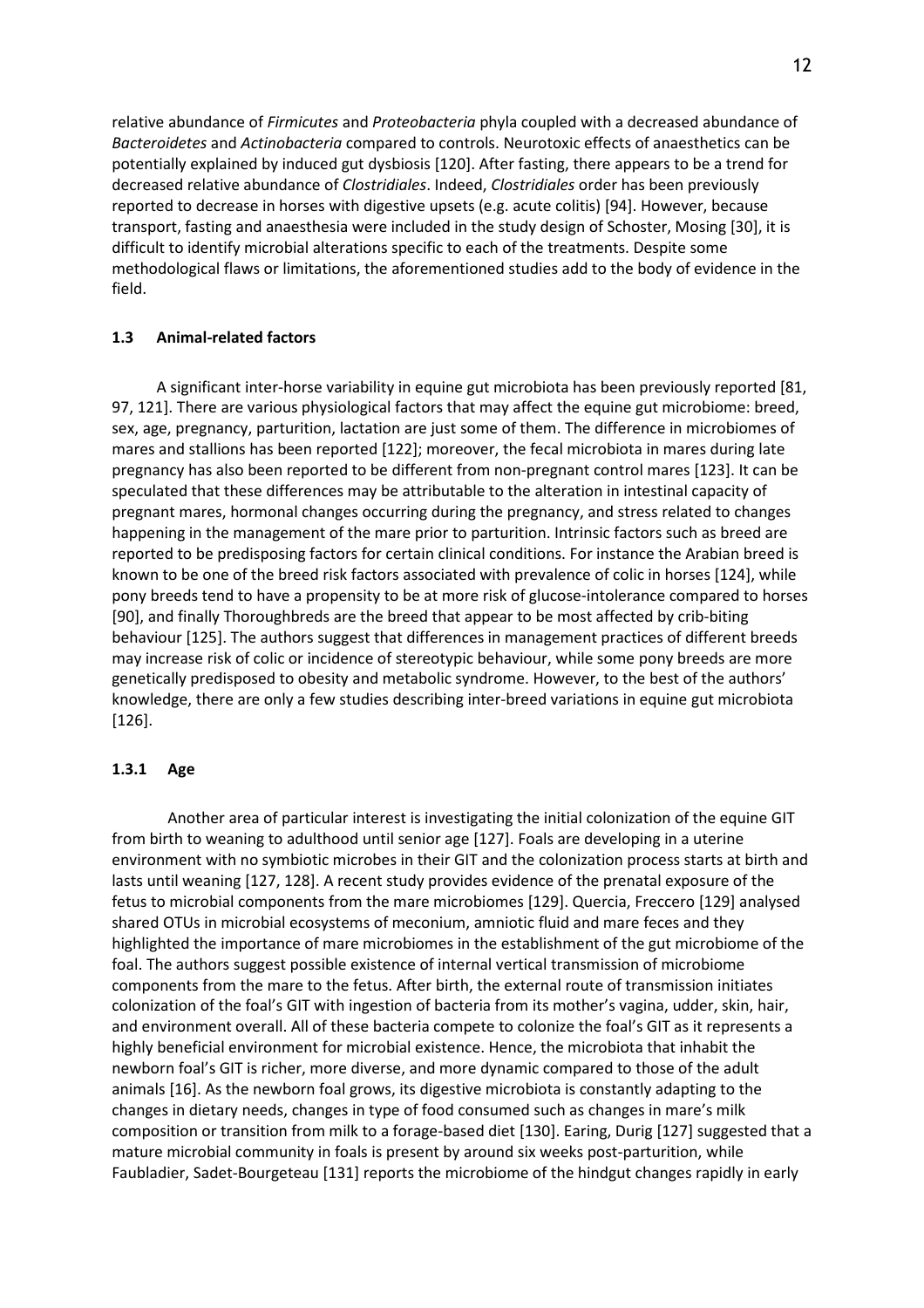life from birth up until about 30 days of age. Furthermore, Costa, Stampfli [128] suggests this process takes twice longer (60 days). The recent study of Lindenberg, Krych [132] indicated that relative stability of the gut microbiota was reached within 50 days post-partum. The authors suggest that higher diversity in gut microbiota between Day 7 and Day 20 compared to Day 50 and after weaning indicates that instabilities in the gut microbiota composition in the early period; however, there was no sampling performed between Day 20 and Day 50. Different findings obtained by four research groups might be due to study design and type of analyses undertaken. Earing, Durig [127] analysed samples from mare and foal pairs from parturition until 12 weeks of age using polymerase chain reaction (PCR) of 16S rRNA gene followed by denaturing gradient gel electrophoresis. The researchers further compared gel bands using pairwise similarities between mares and foals. Faubladier, Sadet-Bourgeteau [131] analyzed fecal samples of 5 foals from birth until 1 year of age using Automated Ribosomal Intergenic Spacer Analysis (ARISA). ARISA profiles were then compared using analysis of similarity (ANOSIM). Costa, Stampfli [128] used samples from 11 mare-foal pairs from parturition up to 9 months of foal's age. Illumina MiSeq next generation sequencing of 16S rRNA gene followed by bioinformatics data analyses in mothur software. Lindenberg, Krych [132] used 16S rRNA gene MiSeq Illumina next generation sequencing and the separation between the time groups was tested with Permutational Multivariate Analysis of Variance (PERMANOVA). In addition, all the aforementioned studies differ in sampling times and feeding practices, making direct comparisons challenging. Moreover, equine gut microbiota might not be stable even in adult animals. Indeed, within each individual pony fed a constant high-fiber diet, a significantly different microbial population was found after 11 weeks on the same diet [121]. At early stages of the development, a foal's microbiota is affected by the intestinal microbiota of the mother (taking into account coprophagy foals are prone to), colostrum and milk, introduction of fiber and other nutrient sources in the foal's diet [16].

In humans, the establishment of adult phylogenetic gut microbiota composition happens within the 3 years after birth no matter of the population studied; moreover, individual variation is greater between children compared to adults [83, 95, 133]. Dougal, de la Fuente [134] report that there were no differences in bacterial community structure between healthy adult (5-12 years) and elderly (19-28 years) horses; however, there was a reduction in fecal bacterial diversity associated with ageing. Reduced bacterial diversity in older horses, as in humans, may be attributed to physiological changes accompanying the ageing process [135], for example increased digesta transit time, deteriorating dentition, changes in diet consumed, and dietary energy requirements.

### **1.4 Disease**

Disturbances of the equine gut microbiota are associated with conditions and diseases such as acidosis, diarrhoea, colitis [94], colic [123], laminitis [136], equine metabolic syndrome [89], and equine grass sickness [137]. Nevertheless, it is difficult to estimate what comes first and shapes the other; disease or altered microbiome. However, composition and diversity of the fecal microbiome does not always contribute to susceptibility of developing pathological conditions (e.g. clinical signs of *Rhodococcus equi* pneumonia) [138].

#### **1.4.1 Colitis and diarrhoea**

The main bacteria-associated causes of colitis known in horses are *Clostridium difficile, Clostridium perfringens, Salmonella spp,* and *Neorickettsia risticii* [16]. The contribution of facultative pathogenic bacteria to diarrhoea is currently under investigation. Moreover, it is unclear whether certain bacteria are over-represented in the GIT of horses with colitis/diarrhoea because they contribute to disease outbreak or because they may be faster to proliferate in the affected gut.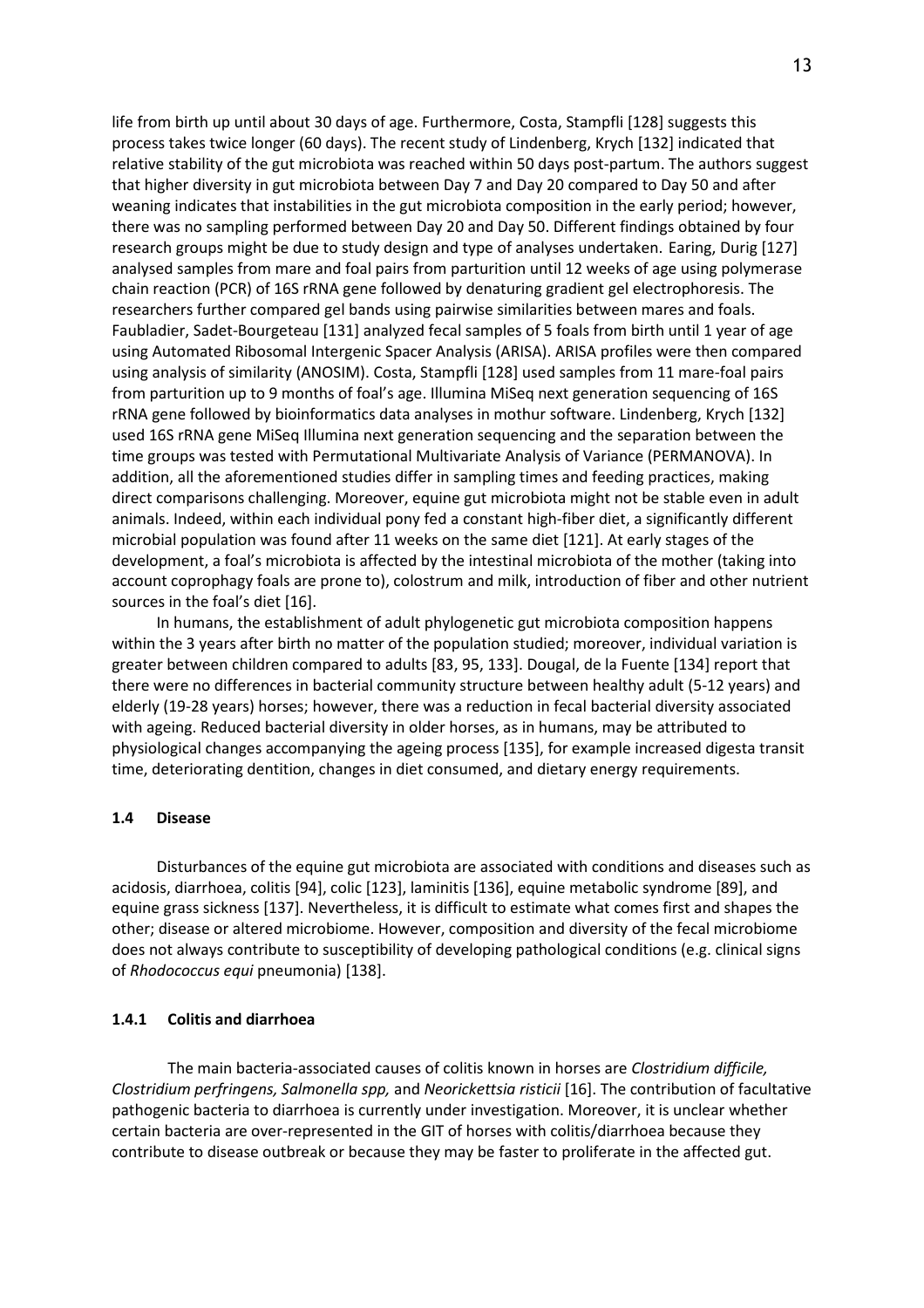In the study of Costa, Arroyo [94] *Firmicutes* were the dominant phylum (68%) in healthy horses followed by *Bacteroidetes* (14%), while in horses with colitis *Bacteroidetes* (40%) were increased compared to healthy horses and it was the most abundant phylum, followed by *Firmicutes* (30%). Moreover, healthy horses had a higher abundance of *Actinobacteria* and *Spirochaetes* while horses with colitis had more *Fusobacteria*. Finally, members of the *Clostridia* class, *Lachnospiraceae* family were more abundant in healthy horses, suggesting these may contribute to a healthy core microbiome. The alterations in GIT microbiota during colitis were not surprising as enteropathogenic bacteria have been previously associated with this disease; however, the cause often remains unclear [94, 139, 140]. Moreover, decreased intestinal permeability or "leaky gut" may also contribute to altered microbial population [141]. Pathogen-induced barrier dysfunction may lead to decreased/increased proliferation of other bacteria in the gut. The recent findings indicate that colitis is the disease related to major microbial gut disturbances and is not simply caused by a single pathogen [94].

Diarrhoea affects more than half of all foals during the first 6 months of their life with retrospective study of Frederick, Giguere [142] reporting *Rotavirus* being the most frequently detected agent, followed by *Clostridium perfringens*, *Salmonella* and *Clostridium difficile*. Schoster, Staempfli [143] observed a decreased bacterial richness in foals with diarrhoea compared to healthy foals; moreover, members of the *Lachnospiraceae* and *Ruminococcaceae* families were decreased in the affected foals. De la Torre, Henderson [130] found that on day 7 post-weaning in the nondiarrheic faecal samples of foals *Actinomycetales* and *Micrococcaceae* were more abundant according to LEfSe analysis compared to faecal samples originating from diarrheic foals. The role of these two microbial taxa have not been studied to date in horses. Rodriguez, Taminiau [144] reported that colonization of *Clostridium difficile,* which has been previously identified as an important cause of diarrhoea in horses, may be a transient bacterial member with no overgrowth to trigger infection having been noted. Species richness and bacterial evenness are lower in diarrhoeic horses. Moreover, similarly to the study of Costa, Arroyo [94] who found increased levels of *Fusobacteria* in horses with colitis, *Fusobacteria* has been found in horses with diarrhoea but not in any of the feces from non-diarrheic horses. *Fusobacteria* in faecal microbiota of diarrhoeic horses and horses with colitis requires further investigations, as it may act as an equine enteropathogen. Hence, future research should be focused on investigating functional characteristics of less abundant bacterial taxa and what their importance is to the host.

#### **1.4.2 Colic**

A variety of equine diseases may manifest as colic/abdominal pain syndrome. Currently only a few studies evaluating the effect of colic on equine gut microbiota exist. Venable, Kerley [145] reported increased *Clostridium phytofermentans* and *Bacteroidetes* in all samples from horses during the colic state compared to those post-colic (30-90 days following discharge). Weese, Holcombe [123] suggested an association exists between *Firmicutes* (particularly *Lachnospiraceae* and *Ruminococcaceae* family members)/*Proteobacteria* ratio and the onset of colic (the higher the ratio, the less likely colic is to develop), which can be potentially used to predict and prevent colic. In the study of Stewart, Southwood [146] horses presenting for colic had reduced microbial diversity and richness compared with horses presenting for elective procedures, while relative abundance of commensal gut bacteria including *Prevotella* and *Lachnospiraceae* were decreased, whereas pathobionts including *Streptococcus* and *Sphaerochaeta* were increased in horses with colic compared with elective surgery patients. The decreased relative abundance of *Lachnospiraceae,* butyrate-producing family in horses with colic is consistent with other studies [94, 123]. Identifying faecal microbial shifts that occur early before manifestation of clinical symptoms and might be predisposing factors for colic may help with early identification of horses with increased risk of colic. Salem [147] proposed that manifestation of colic syndrome may be related to an inability of gut microbiota to adapt to changes in forage type, season and ambient weather, which may be specific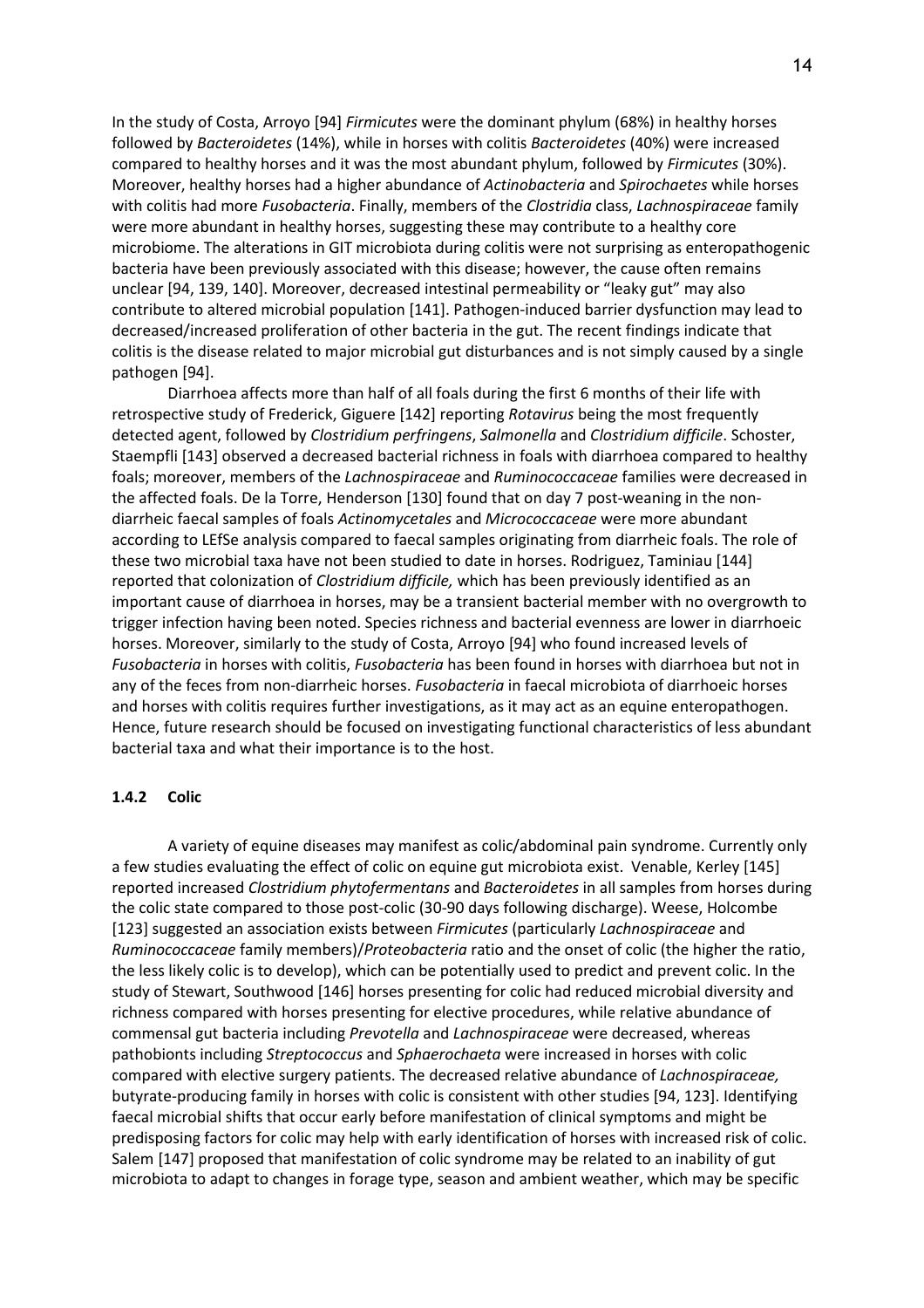to individual horses. This might explain why these changes may increase the risk of colic in some of the horses, while others do not develop any symptoms. Indeed, Biddle, Black [148] identified that lactate-utilizing bacteria in an *in vitro* system react differently to the introduction of starch, which may elucidate why some horses are more susceptible to starch-induced colic and laminitis than others.

## **1.4.3 Laminitis**

Various factors may contribute to the development of clinical laminitis in horses [2, 24, 25, 136, 149-156]. Those associated with starch overload from cereal-rich diets, and fructan overload associated with overgrazing lush pastures, are better researched. However, non-dietary conditions such as repeated hoof trauma, colitis-associated laminitis, retained placenta, use of glucocorticoids [153], and colic may also result in onset of laminitis [16].

It is suggested that the most prominent alteration to equine gut microbiome associated with carbohydrate-induced laminitis are credited to *Streptococci* and *Lactobacilli* changes [24, 136]. Moreover, when Milinovich, Trott [25] induced laminitis with oral administration of oligofructose mimicking pasture-induced laminitis they found that *Streptococcus bovis-Streptococcus equinus*  complex may be involved in the development of laminitis. These results confirm the association of gram-positive lactic acid producing bacteria and sequential events leading to the development of fermentative acidosis and laminitis in horses [2].

Chronic laminitis in relation to the fecal microbiome was studied by Steelman, Chowdhary [155]. Horses with chronic laminitis had higher bacterial diversity compared to horses with no history of laminitis; moreover, the abundance of the two unassigned genera belonging to *Clostridiales* order were higher in the laminitis group compared to the control group. Although these data provide an initial starting point for future research of hindgut bacterial community alterations that may influence the development and progression of chronic laminitis, the authors fail to explain physiological meaning of the observed changes.

### **1.4.4 Equine grass sickness (EGS)**

EGS is often a fatal disease in horses, which causes degenerative changes in the autonomic nervous system [157]. It can manifest in acute, subacute and chronic forms and is characterised by intestinal stasis. The association with *Clostridium botulinum* type C neurotoxin has been established [137]. Garrett, Brown [137] suggests there were fourteen species of *Clostridia* isolated from digestive contents of EGS horses, while there was a single species isolated from controls. However, this finding was not been confirmed by the metagenomics study of Leng, Proudman [158]; on the contrary, relative abundance of the bacterial family *Clostridia* where species *Clostridia botulinum* resides, was lower in EGS horses compared to their matched controls. The study also demonstrated an increase in *Bacteroidetes* and *Proteobacteria* phyla and a decrease of *Firmicutes* and *Verrucomicrobia* phyla in EGS horses. An earlier study by Leng, Proudman [159] reported an increase in *Bacteroidetes* and a decrease in *Firmicutes* phylum in horses with EGS; moreover, relative abundance of *Desulphovibrio* and *Veillonella* genera and *Veillonella parvula* were increased. Interestingly, *Clostridium botulinum* often associated with EGS was not increased in the feces of horses with EGS. Decrease in *Firmicutes* phylum and an increase in *Bacteroidetes,* as well as increase in relative abundance of lactic acid utilising *Veillonella,* were observed in both of the aforementioned studies; hence, this finding may be considered consistent in relation to faecal microbial changes in horses with EGS.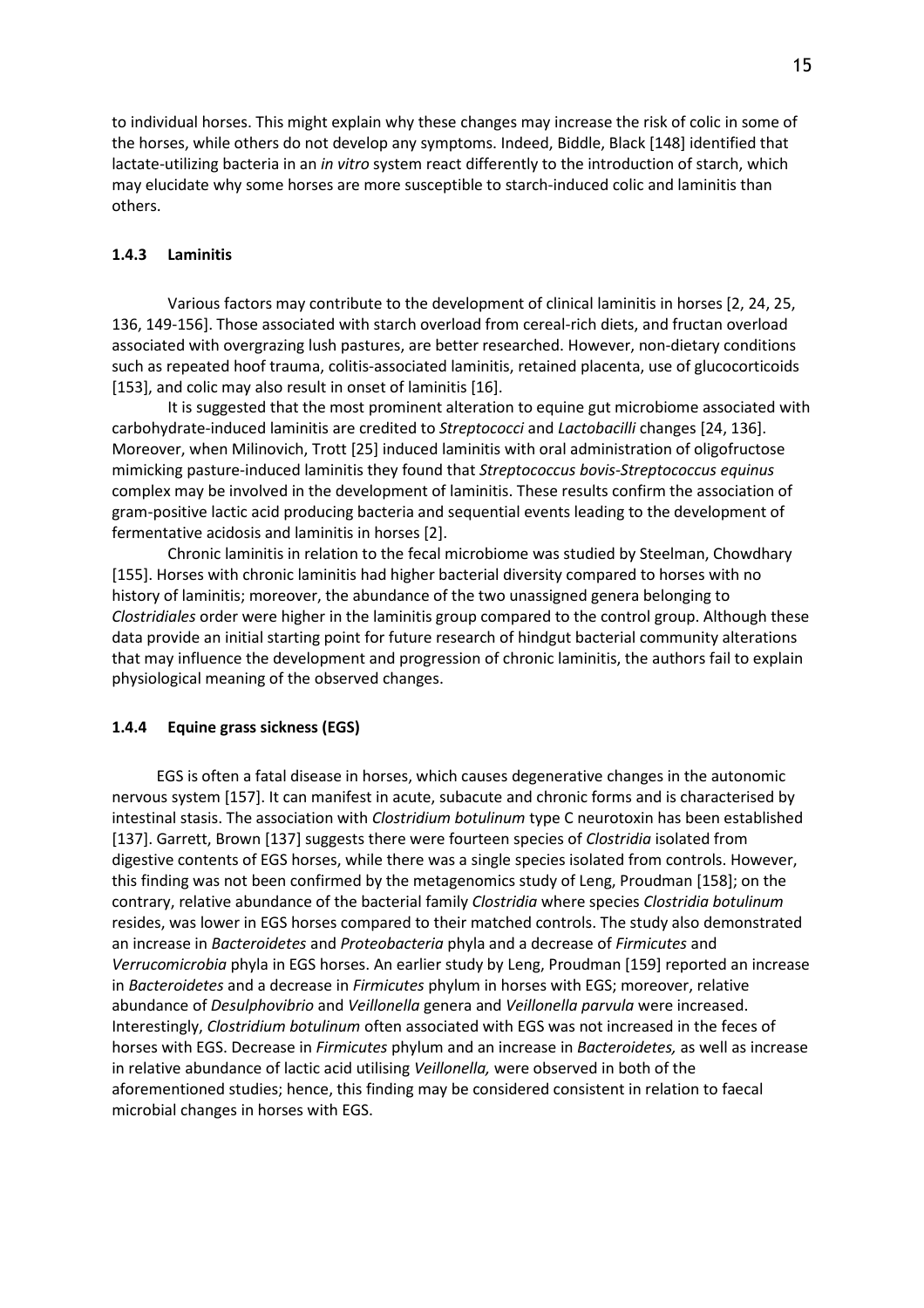#### **1.5 Stress**

The research is limited on the effects of stress and change of management conditions on equine GIT microbiota; however, it is commonly proposed that stressful events can cause digestive upsets such as diarrhoea.

#### **1.5.1 Transportation**

Horses are frequently being transported; for example after purchasing, for competitions and training, pleasure rides outside of their residential area, for reproduction purposes and to medical facilities [160]. Transportation imposes stress-related risks on equine welfare and performance [161], especially for those horses that are not frequently transported. Faubladier, Chaucheyras-Durand [160] studied the effects of yeast supplementation on the equine faecal microbiome when horses were subjected to 2 hours transportation. *Streptococci* counts tended to be affected by transportation, while faecal concentrations of cellulolytic bacteria, lactate-utilizing bacteria, and *Lactobacillus* remained unchanged. Yeast supplementation led to higher concentrations of lactateutilizing bacteria and a trend for cellulolytic bacteria to be greater compared to control horses. Schoster, Mosing [30] reported that after 12 hours post-transportation, which lasted 1 hour, horses had a decreased abundance of class *Clostridia* and order *Rickettsiales* compared with baseline, while diversity indices remained unaffected. The authors acknowledged that a prolonged investigation period of 24-36 hours may be required to identify any changes post-stress. In the study of Perry, Cross [161] alfa-diversity (species richness and evenness) were decreased in horses after transportation compared to baseline; however, it was also decreased in the control group of horses, compared to baseline. This could be due to control horses being affected by the return of the travel group to the barn; this finding can also be due to the effect of time, not treatment. There was no effect of transportation observed on beta-diversity measured using weighted and unweighted UniFrac methods. At individual taxonomic level, *Bacteroidetes* phylum decreased significantly after transportation compared to baseline in travel group only, but not the control. Other taxa were also affected by transportation compared to baseline values; however, this was not significant when compared to the control group. These changes include an increase of acidophilic *Lactobacillus* and *Streptococcus spp.* during the travel; however, no changes in cecal pH were detected, and drop of undefined genera within the family *Ruminococcaceae* and *Lachnospiraceae*. The authors suggest that the lack of differences between the travel and the control group may be due to stress caused by separation (herd mates leaving). It appears that careful consideration of the study design (sample collection duration and intervals, assignment of the control and treatment groups) is required to estimate changes truly related to the treatment. However, confounding factors cannot always be eliminated from the analysis; moreover, in the normal management of the horse, changes that may affect the microbiome do not happen in isolation (e.g. transportation is related to change of temperature, humidity, air quality, feeding regime). Thus, combined treatments should be considered in study designs as long as they mimic real situations that horses may encounter in their daily routine.

## **1.5.2 Weaning**

Mach, Foury [162] reports that, irrespective of the method (progressive or abrupt), weaning affected the composition of the foal's gut microbiota with the most considerable alterations noticed on the third day post-weaning. The relative abundances of the genera *Prevotella, Oscillibacter, Streptococcus, Anaerovibrio, Lactobacillus* and of members of the family *Lachnospiracea incertae sedis* increased, while the relative abundances of the members of the genera *Fibrobacter, Clostridium XIVa, Ruminococcus, Treponema* and of the unclassified members of the family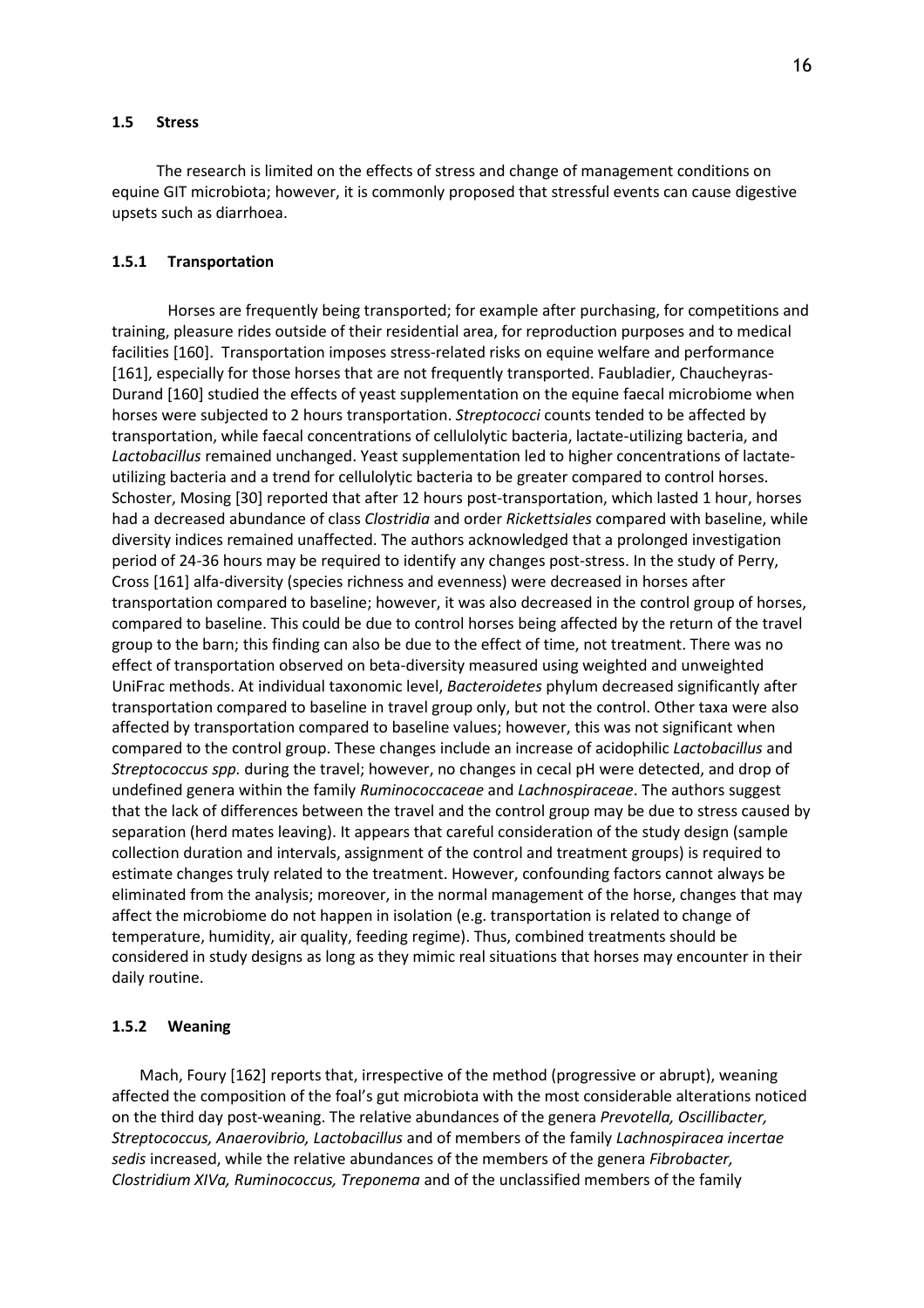Lachnospiraceae decreased. Overall, it took about 7 days for the foal's microbiome to return to relative stability and the changes observed post-weaning were thought to be related to stress. On the contrary, Lindenberg, Krych [132] report that weaning did not have a major impact on the microbial composition. Based on the inter-study differences a conclusion regarding the affect of weaning cannot be reached; however, the most significant changes in microbial composition occur within the first 1-2 months post-partum, before weaning, which corresponds to the introduction of solid fibrous feeds in foals.

# **3. Conclusion**

Nowadays, drivers of equine gut microbiota structure are increasingly well described. However, the vast majority of studies on equine gut microbiota are merely descriptive with methodological limitations or differences present. Most of the researchers admit that the functional implications of their results requires further research, which comprises a major limitation in this field. Recently, more and more data are being generated focused on evaluation of existent practices to identify less stressful and more sustainable management techniques in every day practice for equids. It is time to move forward and use this knowledge to start manipulating the microbiota of horses as has already happened in human microbiota-related research.

## **References**

[1] Marchesi JR, Ravel J. The vocabulary of microbiome research: a proposal. Microbiome. 2015;3:31. [2] Al Jassim RAM, Andrews FM. The bacterial community of the horse gastrointestinal tract and its relation to fermentative acidosis, laminitis, colic, and stomach ulcers. Veterinary Clinics of North America: Equine Practice. 2009;25:199-215.

[3] Harris P, Ellis AD, Fradinho MJ, Jansson A, Julliand V, Luthersson N, et al. Review: feeding conserved forage to horses: recent advances and recommendations. animal. 2016;11:958-67. [4] Lerner A, Aminov R, Matthias T. Dysbiosis May Trigger Autoimmune Diseases via Inappropriate Post-Translational Modification of Host Proteins. Frontiers in microbiology. 2016;7:84-.

[5] Manfredo V, S., Hiltensperger M, Kumar V, Zegarra-Ruiz D, Dehner C, Khan N, et al. Translocation of a gut pathobiont drives autoimmunity in mice and humans. Science. 2018;359:1156-61.

[6] Mazmanian SK. Capsular polysaccharides of symbiotic bacteria modulate immune responses during experimental colitis. Journal of pediatric gastroenterology and nutrition. 2008;46:E11-2.

[7] Paun A, Danska JS. Immuno-ecology: how the microbiome regulates tolerance and autoimmunity. Current opinion in immunology. 2015;37:34-9.

[8] Wu HJ, Wu E. The role of gut microbiota in immune homeostasis and autoimmunity. Gut Microbes. 2012;3:4-14.

[9] Cryan JF, Dinan TG. Mind-altering microorganisms: the impact of the gut microbiota on brain and behaviour. Nature reviews Neuroscience. 2012;13:701-12.

[10] Biddle AS, Tomb JF, Fan Z. Microbiome and Blood Analyte Differences Point to Community and Metabolic Signatures in Lean and Obese Horses. Frontiers in veterinary science. 2018;5:225.

[11] Ley RE, Turnbaugh PJ, Klein S, Gordon JI. Human gut microbes associated with obesity. Nature. 2006;444:1022-3.

[12] Morrison PK, Newbold CJ, Jones E, Worgan HJ, Grove-White DH, Dugdale AH, et al. The Equine Gastrointestinal Microbiome: Impacts of Age and Obesity. Frontiers in Microbiology. 2018;9:1-13. [13] Hornef M. Pathogens, Commensal Symbionts, and Pathobionts: Discovery and Functional Effects on the Host. ILAR journal. 2015;56:159-62.

[14] Metcalf JL, Song SJ, Morton JT, Weiss S, Seguin-Orlando A, Joly F, et al. Evaluating the impact of domestication and captivity on the horse gut microbiome. Scientific Reports. 2017;7:15497.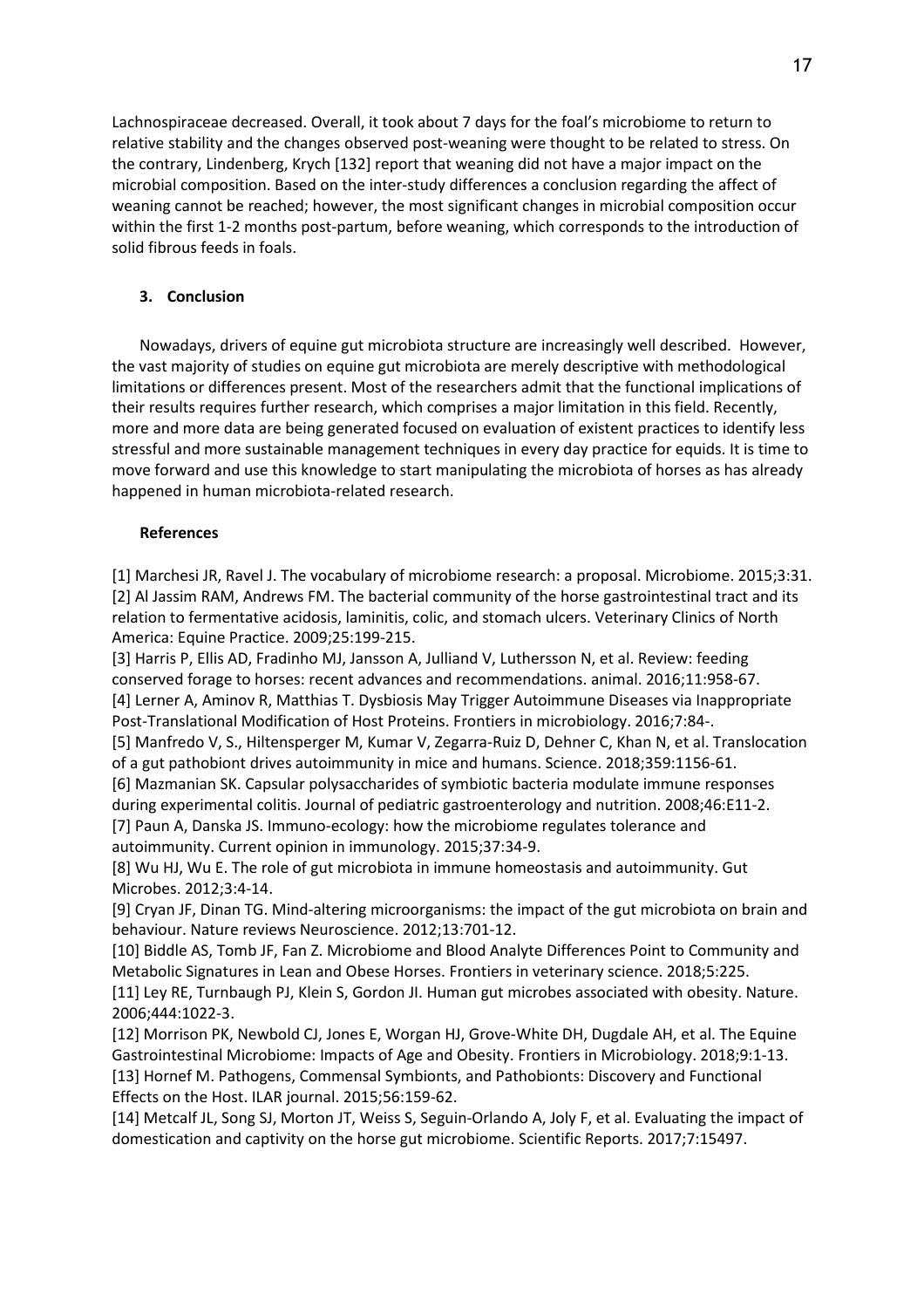[15] Costa MC, Silva G, Ramos RV, Staempfli HR, Arroyo LG, Kim P, et al. Characterization and comparison of the bacterial microbiota in different gastrointestinal tract compartments in horses. The Veterinary Journal. 2015;205:74-80.

[16] Costa MC, Weese JS. Understanding the Intestinal Microbiome in Health and Disease. Veterinary Clinics of North America: Equine Practice. 2018;34:1-12.

[17] Murcia PR. Clinical insights: The equine microbiome. Equine Veterinary Journal. 2019;51:714-5. [18] Kristoffersen C, Jensen RB, Avershina E, Austbø D, Tauson A-H, Rudi K. Diet-Dependent Modular Dynamic Interactions of the Equine Cecal Microbiota. Microbes Environ. 2016;31:378-86.

[19] Daly K, Proudman CJ, Duncan SH, Flint HJ, Dyer J, Shirazi-Beechey SP. Alterations in microbiota and fermentation products in equine large intestine in response to dietary variation and intestinal disease. British Journal of Nutrition. 2012;107:989-95.

[20] Willing B, VÖRÖS A, Roos S, Jones C, Jansson A, Lindberg JE. Changes in faecal bacteria associated with concentrate and forage-only diets fed to horses in training. Equine Veterinary Journal. 2009;41:908-14.

[21] Warzecha CM, Coverdale JA, Janecka JE, Leatherwood JL, Pinchak WE, Wickersham TA, et al. Influence of short-term dietary starch inclusion on the equine cecal microbiome. J Anim Sci. 2017;95:5077-90.

[22] Hansen NCK, Avershina E, Mydland LT, Næsset JA, Austbø D, Moen B, et al. High nutrient availability reduces the diversity and stability of the equine caecal microbiota. Microbial Ecology in Health and Disease. 2015;26:27216.

[23] Beuvink JMW, Spoelestra SF. Interactions between substrate, fermentation end-products, buffering systems and gas production upon fermentation of different carbohydrates by mixed rumen microorganisms in vitro. Applied Microbiology and Biotechnology. 1992;37:505-9.

[24] Milinovich GJ, Klieve AV, Pollitt CC, Trott DJ. Microbial events in the hindgut during carbohydrate-induced equine laminitis. Veterinary Clinics of North America: Equine Practice. 2010;26:79-94.

[25] Milinovich GJ, Trott DJ, Burrell PC, van Eps AW, Thoefner MB, Blackall LL, et al. Changes in equine hindgut bacterial populations during oligofructose-induced laminitis. Environmental microbiology. 2006;8:885-98.

[26] Dougal K, de la Fuente G, Harris PA, Girdwood SE, Pinloche E, Newbold CJ. Identification of a core bacterial community within the large intestine of the horse. PLoS ONE. 2013;8:e77660. [27] Harris P, Dunnett C. Nutritional tips for veterinarians. Equine Veterinary Education. 2018;30:486-96.

[28] Richards N, Hinch GN, Rowe JB. The effect of current grain feeding practices on hindgut starch fermentation and acidosis in the Australian racing Thoroughbred. Australian Veterinary Journal. 2006;84:402-7.

[29] Coenen M, Vervuert I. A minimum of roughage and a maximum of starch necessary benchmarks for equine diets. Pferdeheilkunde. 2010;26:147-51.

[30] Schoster A, Mosing M, Jalali M, Staempfli HR, Weese JS. Effects of transport, fasting and anaesthesia on the faecal microbiota of healthy adult horses. Equine Veterinary Journal. 2016;48:595-602.

[31] Berg JT, Chambers B, Siegel H, Biddle A. Equine microbiome project: understanding differences in the horse gut microbiome related to diet. Journal of Equine Veterinary Science. 2017;52:94. [32] Harlow BE, Donley TM, Lawrence LM, Flythe MD. Effect of starch source (corn, oats or wheat) and concentration on fermentation by equine faecal microbiota in vitro. Journal of Applied Microbiology. 2015;119:1234-44.

[33] Harlow BE, Lawrence LM, Hayes SH, Crum A, Flythe MD. Effect of Dietary Starch Source and Concentration on Equine Fecal Microbiota. PloS one. 2016;11:e0154037.

[34] Kienzle E, Pohlenz J, Radicke S. Morphology of starch digestion in the horse. Zentralblatt fur Veterinarmedizin Reihe A. 1997;44:207-21.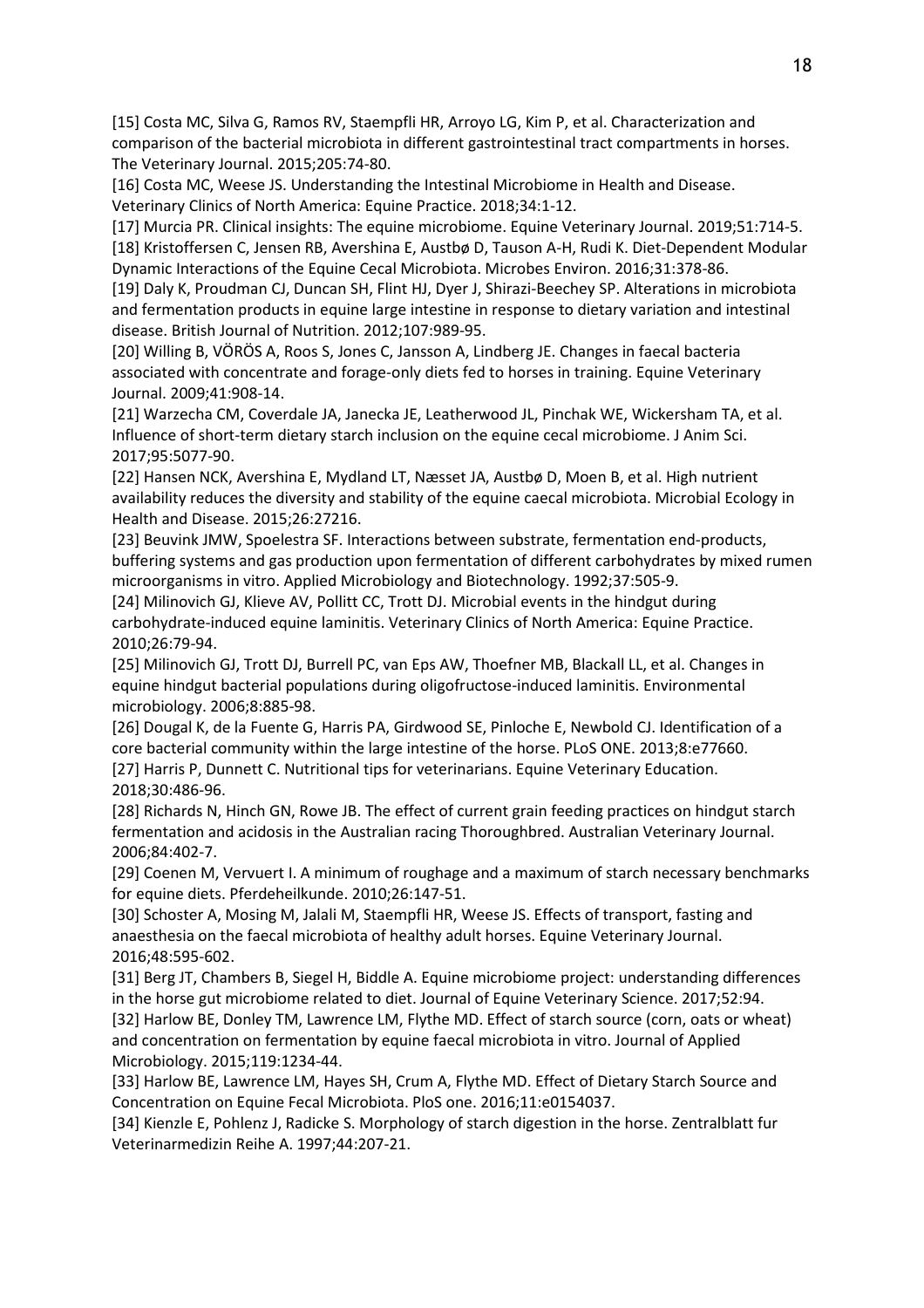[35] Mishra S, Hardacre A, Monro J. Carbohydrates - Comprehensive Studies on Glycobiology and Glycotechnology. Food Structure and Carbohydrate Digestibility: IntechOpen; 2012.

[36] Destrez A, Grimm P, Cézilly F, Julliand V. Changes of the hindgut microbiota due to high-starch diet can be associated with behavioral stress response in horses. Physiology & Behavior. 2015;149:159-64.

[37] Bulmer LS, Murray J-A, Burns NM, Garber A, Wemelsfelder F, McEwan NR, et al. High-starch diets alter equine faecal microbiota and increase behavioural reactivity. Scientific Reports. 2019;9:18621.

[38] Alcock J, Maley CC, Aktipis CA. Is eating behavior manipulated by the gastrointestinal microbiota? Evolutionary pressures and potential mechanisms. BioEssays : news and reviews in molecular, cellular and developmental biology. 2014;36:940-9.

[39] Clarke G, Stilling RM, Kennedy PJ, Stanton C, Cryan JF, Dinan TG. Minireview: Gut microbiota: the neglected endocrine organ. Molecular endocrinology (Baltimore, Md). 2014;28:1221-38. [40] O'Callaghan TF, Ross RP, Stanton C, Clarke G. The gut microbiome as a virtual endocrine organ

with implications for farm and domestic animal endocrinology. Domestic animal endocrinology. 2016;56 Suppl:S44-55.

[41] Fernandes KA, Kittelmann S, Rogers CW, Gee EK, Bolwell CF, Bermingham EN, et al. Faecal Microbiota of Forage-Fed Horses in New Zealand and the Population Dynamics of Microbial Communities following Dietary Change. PLoS ONE. 2014;9:e112846.

[42] de Fombelle A, Julliand V, Drogoul C, Jacotot E. Feeding and microbial disorders in horses: 1 effects of an abrupt incorporation of two levels of barley in a hay diet on microbial profile and activities. Journal of Equine Veterinary Science. 2001;21:439-45.

[43] Grimm P, Julliand V, Philippeau C, Sadet-Bourgeteau S. Effect of yeast supplementation on hindgut microbiota and digestibility of horses subjected to an abrupt change of hays. Livestock Science. 2016;186:34-40.

[44] Muhonen S, Connysson M, Lindberg JE, Julliand V, Bertilsson J, Jansson A. Effects of crude protein intake from grass silage-only diets on the equine colon ecosystem after an abrupt feed change. Journal of Animal Science. 2008;86:3465-72.

[45] Muhonen S, Julliand V, Lindberg J, Bertilsson J, Jansson A. Effects on the equine colon ecosystem of grass silage and haylage diets after an abrupt change from hay. Journal of Animal Science. 2009;87:2291-8.

[46] Julliand V, Grimm P. The Impact of Diet on the Hindgut Microbiome. Journal of Equine Veterinary Science. 2017;52:23-8.

[47] Coverdale JA. Horse species symposium: can the microbiome of the horse be altered to improve digestion? Journal of Animal Science. 2016;94:2275-81.

[48] Mackenthun E, Coenen M, Vervuert I. Effects of Saccharomyces cerevisiae supplementation on apparent total tract digestibility of nutrients and fermentation profile in healthy horses. Journal of Animal Physiology and Animal Nutrition. 2013;97:115-20.

[49] Elghandour MMY, Kholif AE, López S, Mendoza GD, Odongo NE, Salem AZM. In Vitro Gas, Methane, and Carbon Dioxide Productions of High Fibrous Diet Incubated With Fecal Inocula From Horses in Response to the Supplementation With Different Live Yeast Additives. Journal of Equine Veterinary Science. 2016;38:64-71.

[50] Garber A, Hastie PM, Bulmer L, Mcguinness D, Farci V, Walker N, et al. Yeast supplementation may have a positive effect on faecal microbiome in ponies fed high starch and high fibre diets. British Society of Animal Science: Advances in Animal Biosciences, innovation to compete in the Global Livestock Industry. Dublin, Ireland: Cambridge University Press; 2018. p. 163.

[51] Garber A, Hastie PM, Farci V, Murray JMD. Yeast increases in vitro gas production of high fibre substrate when incubated with equine faecal inoculum. 8th European Equine Health & Nutrition Congress: From Nutrition to disease and Back. Antwerp, Belgium2017. p. 119.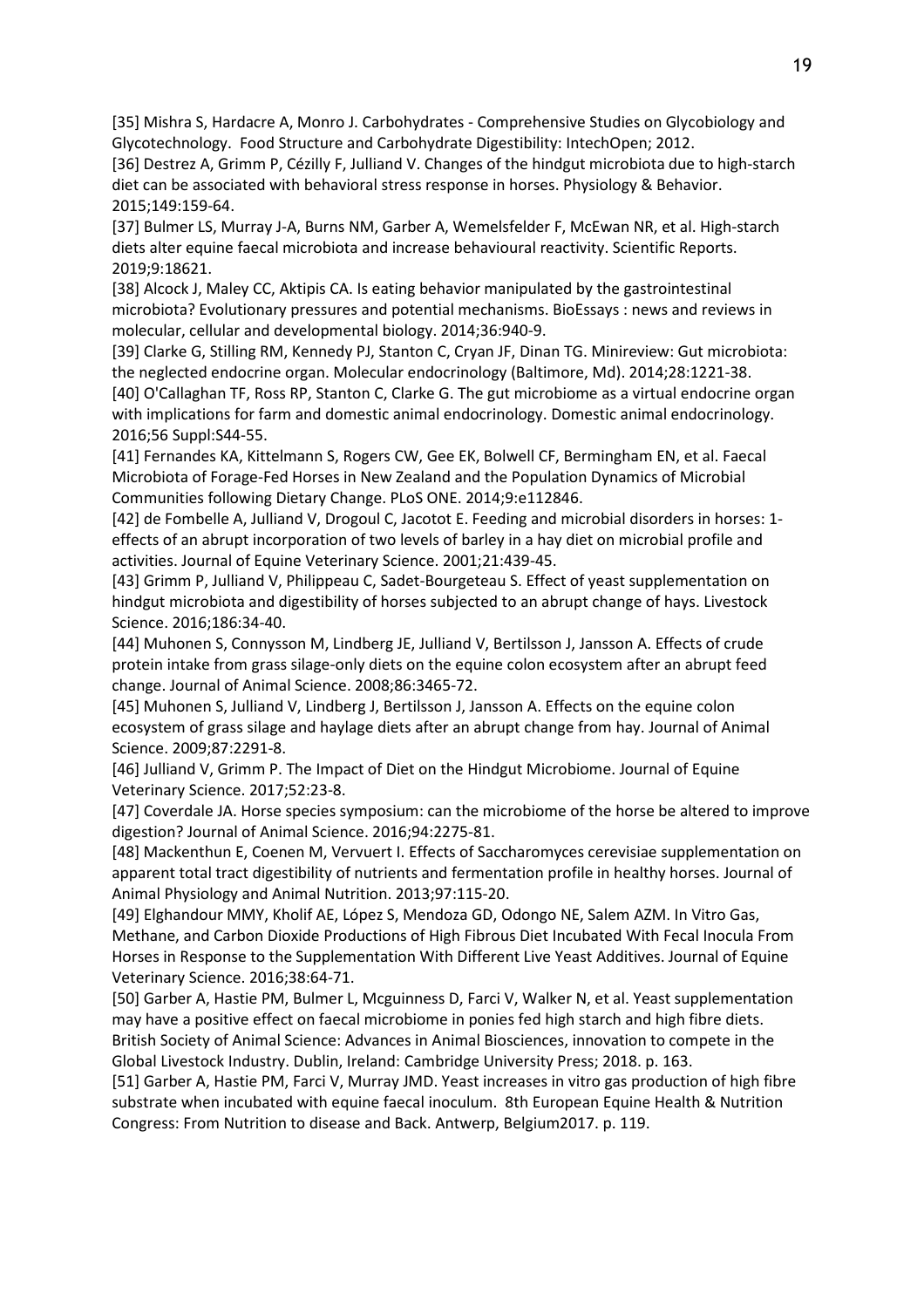[52] Garber A, Hastie PM, Murray JMD. The effect of yeast supplementation on equine fecal microbial population dynamics following abrupt dietary changes. Equine Science Society Symposium. Asheville, North Carolina, USA2019. p. in press.

[53] Garber A, Hastie PM, Walker ND, Murray JMD. The effect of novel yeast strain Saccharomyces cerevisiae Y1242 on apparent digestibility in ponies. Proceedings of the British Society of Animal Science, Advances in Animal Biosciences, Animal Science for a Sustainable Future. Chester, UK: Cambridge University Press; 2016. p. 135.

[54] Gobesso AAO, Pombo GV, Costa RL, Pereira YS, Feltre K. Effect of yeast supplementation on digestibility, fecal microbiota and serum endotoxin levels in non-exercising and exercising horses. Livestock Science. 2018;215:21-4.

[55] Hale C, Hemmings A. Effects of live yeast (NCYC Sc47) supplementation on behavioural reactivity scores in stabled horses. 2013.

[56] Jouany JP, Gobert J, Medina B, Bertin G, Julliand V. Effect of live yeast culture supplementation on apparent digestibility and rate of passage in horses fed a high-fiber or high-starch diet. Journal of Animal Science. 2008;86:339-47.

[57] Jouany JP, Medina B, Bertin G, Julliand V. Effect of live yeast culture supplementation on hindgut microbial communities and their polysaccharidase and glycoside hydrolase activities in horses fed a high-fiber or high-starch diet. Journal of Animal Science. 2009;87:2844-52.

[58] Moore BE, Newman KE, Spring P, Chandler VE. Effect of yeast culture (Yea Sacc1026) on microbial populations and digestion in the caecum and colon of the equine. Journal of Animal Science. 1994;72 252.

[59] Morgan LM, Coverdale JA, Froetschel MA, Yoon I. Effect of Yeast Culture Supplementation on Digestibility of Varying Forage Quality in Mature Horses. Journal of Equine Veterinary Science. 2007;27:260-5.

[60] Murray JAMD, Brown S, O'Shaughnessy P, Monteiro A, Warren H, Hastie PM. Effect of live yeast culture supplementation on fibrolytic and saccharolytic bacterial populations in the feces of horses fed a high-fiber or high-starch diet. Journal of Equine Veterinary Science. 2017;51:41-5.

[61] Murray JAMD, Longland A, Dunnett C. Effect of yeast supplementation on the in vitro fermentation of high-temperature dried lucerne incubated with an equine faecal inoculum. Animal Feed Science and Technology. 2008;146:149-59.

[62] Rezende ASCd, Trigo P, Lana ÂMQ, Santiago JM, Silva VP, Montijano FC. Yeast as a feed additive for training horses. Ciência e Agrotecnologia. 2012;36:354-62.

[63] Salem AZM, Elghandour MMY, Kholif AE, Barbabosa A, Camacho LM, Odongo NE. Influence of Feeding Horses a High Fiber Diet With or Without Live Yeast Cultures Supplementation on Feed Intake, Nutrient Digestion, Blood Chemistry, Fecal Coliform Count, and In Vitro Fecal Fermentation. Journal of Equine Veterinary Science. 2016;39:12-9.

[64] Schoster A. Probiotic Use in Equine Gastrointestinal Disease. The Veterinary clinics of North America Equine practice. 2018;34:13-24.

[65] Chaucheyras-Durand F, Durand H. Probiotics in animal nutrition and health. Beneficial microbes. 2010;1:3-9.

[66] FAO. Probiotics in food : health and nutritional properties and guidelines for evaluation : Report of a Joint FAO/WHO Expert Consultation on Evaluation of Health and Nutritional Properties of Probiotics in Food including Powder Milk with Live Lactic Acid Bacteria, Cordoba, Argentina, 1-4 October 2001 [and] Report of a Joint FAO/WHO Working Group on Drafting Guidelines for the Evaluation of Probiotics in Food, London, Ontario, Canada, 30 April -1 May 2002. Rome [Italy]: Food and Agriculture Organization of the United Nations, World Health Organization; 2006.

[67] Schoster A, Weese JS, Guardabassi L. Probiotic Use in Horses – What is the Evidence for Their Clinical Efficacy? J Vet Intern Med. 2014;28:1640-52.

[68] Moore-Colyer MJS. Gut health and dietary manipulation for performance horses: An overview of (new) studies regarding digestive aids available for horses. 9th European Equine Health and Nutrition Congress. Utrecht, The Netherlands2019. p. 45-52.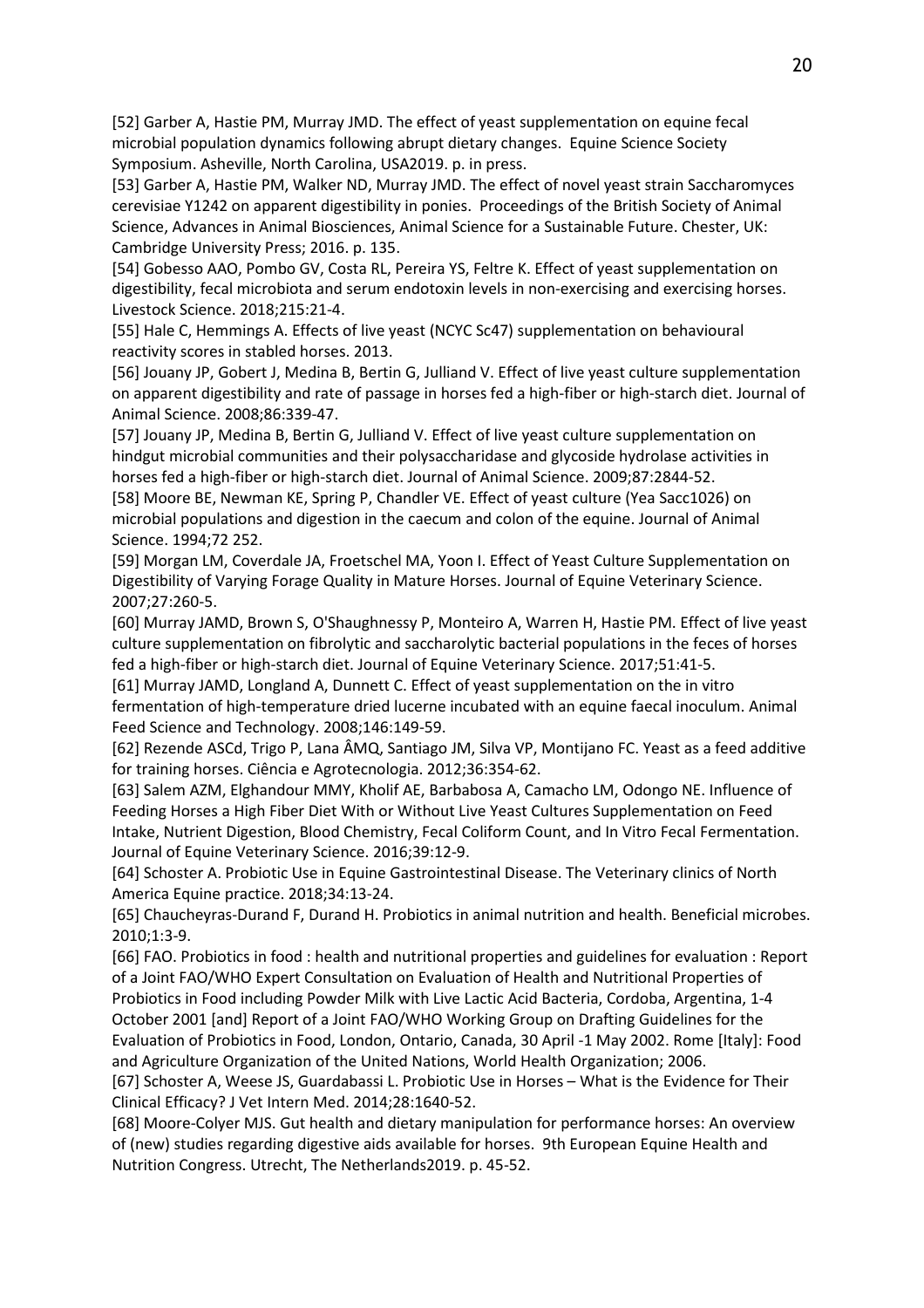[69] Phillips CA, Cavinder CA, Memili E, Rude BJ, Smith T. 161 Effect of Direct Fed Microbials on Apparent Nutrient Digestibility, Fecal Microbial Population, and Blood Metabolites in the Moderately Exercised Horse. Journal of Animal Science. 2018;96:85-.

[70] Phillips CA, Cavinder CA, Rude BJ, Memili E, Smith T. 54 Effect of Direct Fed Microbials on Apparent Nutrient Digestibility and the Fecal Microbial Population in the Sedentary Horse. Journal of Animal Science. 2018;96:29-.

[71] Tanabe S, Suzuki T, Wasano Y, Nakajima F, Kawasaki H, Tsuda T, et al. Anti-inflammatory and Intestinal Barrier-protective Activities of Commensal Lactobacilli and Bifidobacteria in

Thoroughbreds: Role of Probiotics in Diarrhea Prevention in Neonatal Thoroughbreds. Journal of equine science / Japanese Society of Equine Science. 2014;25:37-43.

[72] Schoster A, Staempfli HR, Abrahams M, Jalali M, Weese JS, Guardabassi L. Effect of a probiotic on prevention of diarrhea and Clostridium difficile and Clostridium perfringens shedding in foals. J Vet Intern Med. 2015;29:925-31.

[73] Schoster A, Guardabassi L, Staempfli HR, Abrahams M, Jalali M, Weese JS. The longitudinal effect of a multi-strain probiotic on the intestinal bacterial microbiota of neonatal foals. Equine Vet J. 2016;48:689-96.

[74] Ward MP, Alinovi CA, Couëtil LL, Glickman LT, Wu CC. A randomized clinical trial using probiotics to prevent Salmonella fecal shedding in hospitalized horses. Journal of Equine Veterinary Science. 2004;24:242-7.

[75] Gibson GR, Hutkins R, Sanders ME, Prescott SL, Reimer RA, Salminen SJ, et al. Expert consensus document: The International Scientific Association for Probiotics and Prebiotics (ISAPP) consensus statement on the definition and scope of prebiotics. Nature reviews Gastroenterology & hepatology. 2017;14:491-502.

[76] Markowiak P, AliA. The role of probiotics, prebiotics and synbiotics in animal nutrition. Gut Pathogens. 2018;10.

[77] Živković B, Migdal W, Radovic C. Prebiotics in nutrition of sows and piglets. Biotechnology in Animal Husbandry (Serbia). 2011;27:547-59.

[78] Heaton CP, Cavinder CA, Paz H, Rude BJ, Smith T, Memili E, et al. Are prebiotics beneficial for digestion in mature and senior horses? Journal of Equine Veterinary Science. 2019;76:87-8.

[79] Respondek F, Goachet AG, Julliand V. Effects of dietary short-chain fructooligosaccharides on the intestinal microflora of horses subjected to a sudden change in diet. J Anim Sci. 2008;86:316-23. [80] Proudman C, Darby A, Escalona E. Faecal microbiome of the Thoroughbred racehorse and its response to dietary amylase supplementation. Equine Veterinary Journal. 2014;46:35.

[81] Proudman CJ, Hunter JO, Darby AC, Escalona EE, Batty C, Turner C. Characterisation of the faecal metabolome and microbiome of Thoroughbred racehorses. Equine Veterinary Journal. 2015;47:580- 6.

[82] Mills S, Lane JA, Smith GJ, Grimaldi KA, Ross RP, Stanton C. Precision Nutrition and the Microbiome Part II: Potential Opportunities and Pathways to Commercialisation. Nutrients. 2019;11. [83] Mills S, Stanton C, Lane JA, Smith GJ, Ross RP. Precision Nutrition and the Microbiome, Part I: Current State of the Science. Nutrients. 2019;11.

[84] Medina B, Girard ID, Jacotot E, Julliand V. Effect of a preparation of Saccharomyces cerevisiae on microbial profiles and fermentation patterns in the large intestine of horses fed a high fiber or a high starch diet. Journal of Animal Science. 2002;80:2600-9.

[85] Taran FMP, Gobesso AAO, Gonzaga IVF, Françoso R, Centini TN, Moreira CG, et al. Effects of different amounts of Saccharomyces cerevisiae supplementation on apparent digestibility and faecal parameters in horses fed high-roughage and high-concentrate diets. Livestock Science. 2016;186:29- 33.

[86] Pagan JD, Harris P, Brewster-Barnes T, Duren SE, Jackson SG. Exercise Affects Digestibility and Rate of Passage of All-Forage and Mixed Diets in Thoroughbred Horses. The Journal of Nutrition. 1998;128:2704S-7S.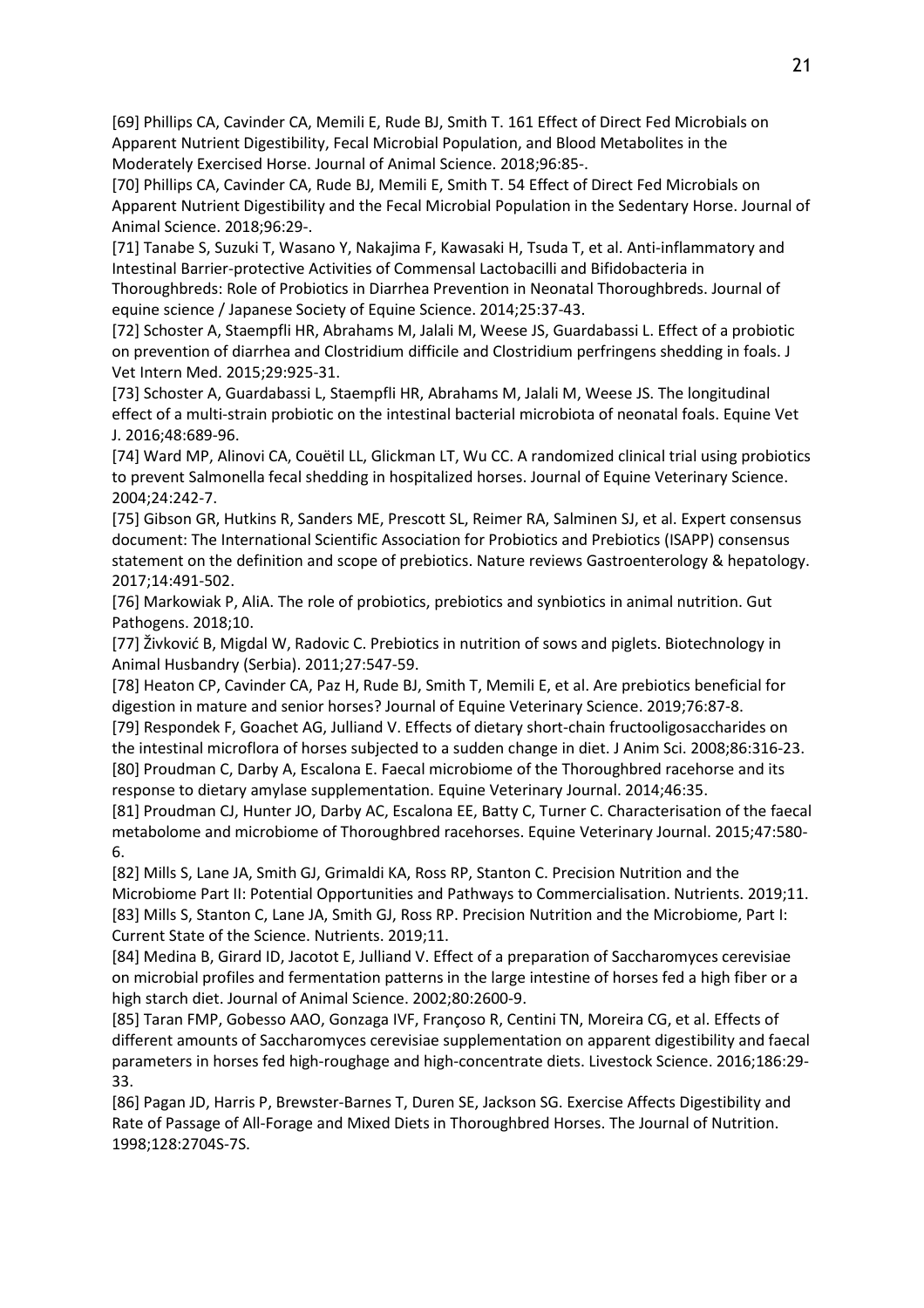[87] Almeida ML, Feringer WHJ, Carvalho JR, Rodrigues IM, Jordao LR, Fonseca MG, et al. Intense Exercise and Aerobic Conditioning Associated with Chromium or L-Carnitine Supplementation Modified the Fecal Microbiota of Fillies. PloS one. 2016;11:e0167108.

[88] Plancade S, Clark A, Philippe C, Helbling JC, Moisan MP, Esquerre D, et al. Unraveling the effects of the gut microbiota composition and function on horse endurance physiology. 2019;9:9620.

[89] Elzinga SE, Weese JS, Adams AA. Comparison of the Fecal Microbiota in Horses With Equine Metabolic Syndrome and Metabolically Normal Controls Fed a Similar All-Forage Diet. Journal of Equine Veterinary Science. 2016;44:9-16.

[90] Johnson PJ. The equine metabolic syndrome peripheral Cushing's syndrome. Veterinary Clinics of North America: Equine Practice. 2002;18:271-93.

[91] Durham AE, Frank N, McGowan CM, Menzies-Gow NJ, Roelfsema E, Vervuert I, et al. ECEIM consensus statement on equine metabolic syndrome. J Vet Intern Med. 2019;33:335-49.

[92] Weems LN. Identifying differences in the gut microbiome of easy and hard keeper horses: University of Delaware; 2018.

[93] Kulecka M, Paziewska A, Zeber-Lubecka N, Ambrozkiewicz F, Kopczynski M, Kuklinska U, et al. Prolonged transfer of feces from the lean mice modulates gut microbiota in obese mice. Nutrition & Metabolism. 2016;13:57-66.

[94] Costa MC, Arroyo LG, Allen-Vercoe E, Stampfli HR, Kim PT, Sturgeon A, et al. Comparison of the fecal microbiota of healthy horses and horses with colitis by high throughput sequencing of the V3- V5 region of the 16S rRNA gene. PLoS ONE. 2012;7:e41484.

[95] Yatsunenko T, Rey FE, Manary MJ, Trehan I, Dominguez-Bello MG, Contreras M, et al. Human gut microbiome viewed across age and geography. Nature. 2012;486:222-7.

[96] Antwis RE, Lea JMD, Unwin B, Shultz S. Gut microbiome composition is associated with spatial structuring and social interactions in semi-feral Welsh Mountain ponies. Microbiome. 2018;6:207. [97] Salem SE, Maddox TW, Berg A, Antczak P, Ketley JM, Williams NJ, et al. Variation in faecal microbiota in a group of horses managed at pasture over a 12-month period. Scientific Reports. 2018;8:8510.

[98] Collinet A, Grimm P, Julliand S, Julliand V. Oral administration of antibiotics alters fecal ecosystem of adult horses in the long-term. Journal of Equine Veterinary Science. 2019;76:94. [99] Barr BS, Waldridge BM, Morresey PR, Reed SM, Clark C, Belgrave R, et al. Antimicrobialassociated diarrhoea in three equine referral practices. Equine Vet J. 2013;45:154-8.

[100] Lange K, Buerger M, Stallmach A, Bruns T. Effects of Antibiotics on Gut Microbiota. Digestive Diseases. 2016;34:260-8.

[101] Jakobsson HE, Rodriguez-Pineiro AM, Schutte A, Ermund A, Boysen P, Bemark M, et al. The composition of the gut microbiota shapes the colon mucus barrier. EMBO reports. 2015;16:164-77. [102] Costa MC, Stämpfli HR, Arroyo LG, Allen-Vercoe E, Gomes RG, Weese JS. Changes in the equine fecal microbiota associated with the use of systemic antimicrobial drugs. BMC Veterinary Research. 2015;11:11-9.

[103] Harlow BE, Lawrence LM, Flythe MD. Diarrhea-associated pathogens, lactobacilli and cellulolytic bacteria in equine feces: Responses to antibiotic challenge. Veterinary Microbiology. 2013;166.

[104] Arnold CA, Isaiah A, Coverdale JA, Steiner JM, Suchodolski JS. The Effects of Metronidazole On the Equine Cecal and Fecal Microbiome and Metabolome. Equine Veterinary Education. 2017;29:6. [105] Whitfield-Cargile CM, Chamoun-Emanuelli AM, Cohen ND, Richardson LM, Ajami NJ, Dockery HJ. Differential effects of selective and non-selective cyclooxygenase inhibitors on fecal microbiota in adult horses. PLOS ONE. 2018;13:e0202527.

[106] Marshall JF, Blikslager AT. The effect of nonsteroidal anti-inflammatory drugs on the equine intestine. Equine Veterinary Journal. 2011;43:140-4.

[107] Chapman AM. Acute diarrhea in hospitalized horses. The Veterinary clinics of North America Equine practice. 2009;25.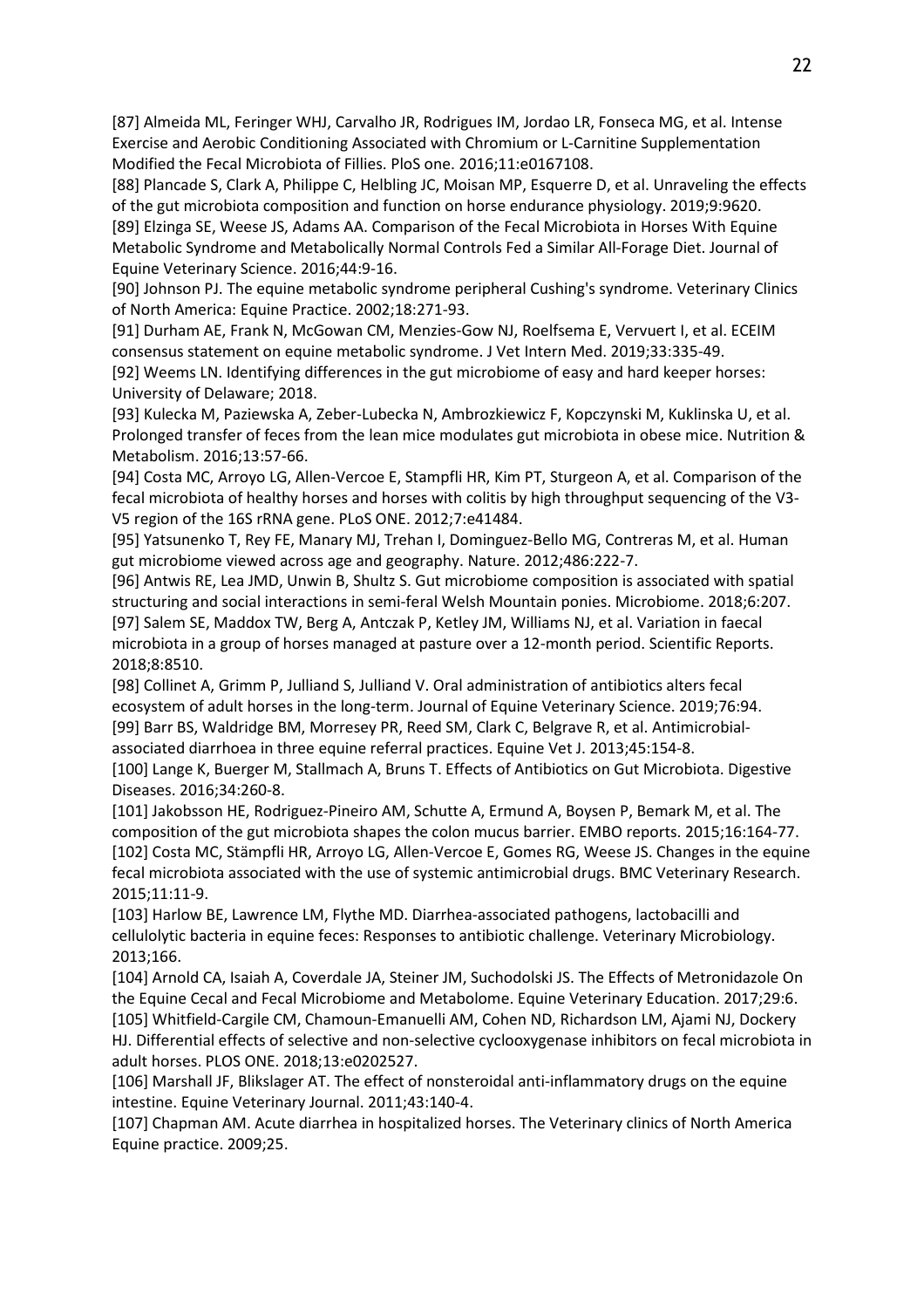[108] Tomlinson JE, Wilder BO, Young KM, Blikslager AT. Effects of flunixin meglumine or etodolac treatment on mucosal recovery of equine jejunum after ischemia. American journal of veterinary research. 2004;65:761-9.

[109] Walshe N, Duggan V, Cabrera-Rubio R, Crispie F, Cotter P, Feehan O, et al. Removal of adult cyathostomins alters faecal microbiota and promotes an inflammatory phenotype in horses. International journal for parasitology. 2019;49:489-500.

[110] Peachey LE, Molena RA, Jenkins TP, Di Cesare A, Traversa D, Hodgkinson JE, et al. The relationships between faecal egg counts and gut microbial composition in UK Thoroughbreds infected by cyathostomins. International journal for parasitology. 2018;48:403-12.

[111] Reynolds LA, Smith KA, Filbey KJ, Harcus Y, Hewitson JP, Redpath SA, et al. Commensalpathogen interactions in the intestinal tract: lactobacilli promote infection with, and are promoted by, helminth parasites. Gut Microbes. 2014;5:522-32.

[112] Hillyer MH, Taylor FG, Proudman CJ, Edwards GB, Smith JE, French NP. Case control study to identify risk factors for simple colonic obstruction and distension colic in horses. Equine Vet J. 2002;34:455-63.

[113] Sirois RJ. Comparison of the fecal microbiota of horses before and after treatment for parasitic helminths : massively parallel sequencing of the v4 region of the 16S ribosomal RNA gene. Theses, Dissertations, and Projects: Smith College; 2013.

[114] Fricke WF, Song Y, Wang AJ, Smith A, Grinchuk V, Mongodin E, et al. Type 2 immunitydependent reduction of segmented filamentous bacteria in mice infected with the helminthic parasite Nippostrongylus brasiliensis. Microbiome. 2015;3:40.

[115] Clark A, Salle G, Ballan V, Reigner F, Meynadier A, Cortet J, et al. Strongyle Infection and Gut Microbiota: Profiling of Resistant and Susceptible Horses Over a Grazing Season. Frontiers in Physiology. 2018;9:272.

[116] Kunz IGZ, Reed KJ, Metcalf JL, Hassel DM, Coleman RJ, Hess TM, et al. Equine Fecal Microbiota Changes Associated With Anthelmintic Administration. Journal of Equine Veterinary Science. 2019;77:98-106.

[117] Daniels SP, Leng J, Ellis R, Swann JR, Moore-Colyer MJS, Proudman CJ. The Effect of Moxidectin Treatment on the Equine Hind Gut Microbiome, Metabonome and Feed Fermentation Kinetics in Horses with Very Low Parasite Burdens. Equine Veterinary Education. 2017;29:6-.

[118] Andersen MS, Clark L, Dyson SJ, Newton JR. Risk factors for colic in horses after general anaesthesia for MRI or nonabdominal surgery: absence of evidence of effect from perianaesthetic morphine. Equine Veterinary Journal. 2006;38:368-74.

[119] Brosnan RJ. Inhaled anesthetics in horses. The Veterinary clinics of North America Equine practice. 2013;29:69-87.

[120] Galland L. The gut microbiome and the brain. J Med Food. 2014;17:1261-72.

[121] Blackmore TM, Dugdale A, Argo CM, Curtis G, Pinloche E, Harris PA, et al. Strong stability and host specific bacterial community in faeces of ponies. PLoS ONE. 2013;8:e75079.

[122] Mshelia ES, Adamu L, Wakil Y, Turaki UA, Gulani IA, Musa J. The association between gut microbiome, sex, age and body condition scores of horses in Maiduguri and its environs. Microbial Pathogenesis. 2018;118:81-6.

[123] Weese JS, Holcombe SJ, Embertson RM, Kurtz KA, Roessner HA, Jalali M, et al. Changes in the faecal microbiota of mares precede the development of post partum colic. Equine Veterinary Journal. 2015;47:641-9.

[124] Goncalves S, Julliand V, Leblond A. Risk factors associated with colic in horses. Veterinary Research. 2002;33:641-52.

[125] Albright JD, Mohammed HO, Heleski CR, Wickens CL, Houpt KA. Crib-biting in US horses: breed predispositions and owner perceptions of aetiology. Equine Vet J. 2009;41:455-8.

[126] Zhao Y, Li B, Bai D, Huang J, Shiraigo W, Yang L, et al. Comparison of Fecal Microbiota of Mongolian and Thoroughbred Horses by High-throughput Sequencing of the V4 Region of the 16S rRNA Gene. Asian-Australasian journal of animal sciences. 2016;29:1345-52.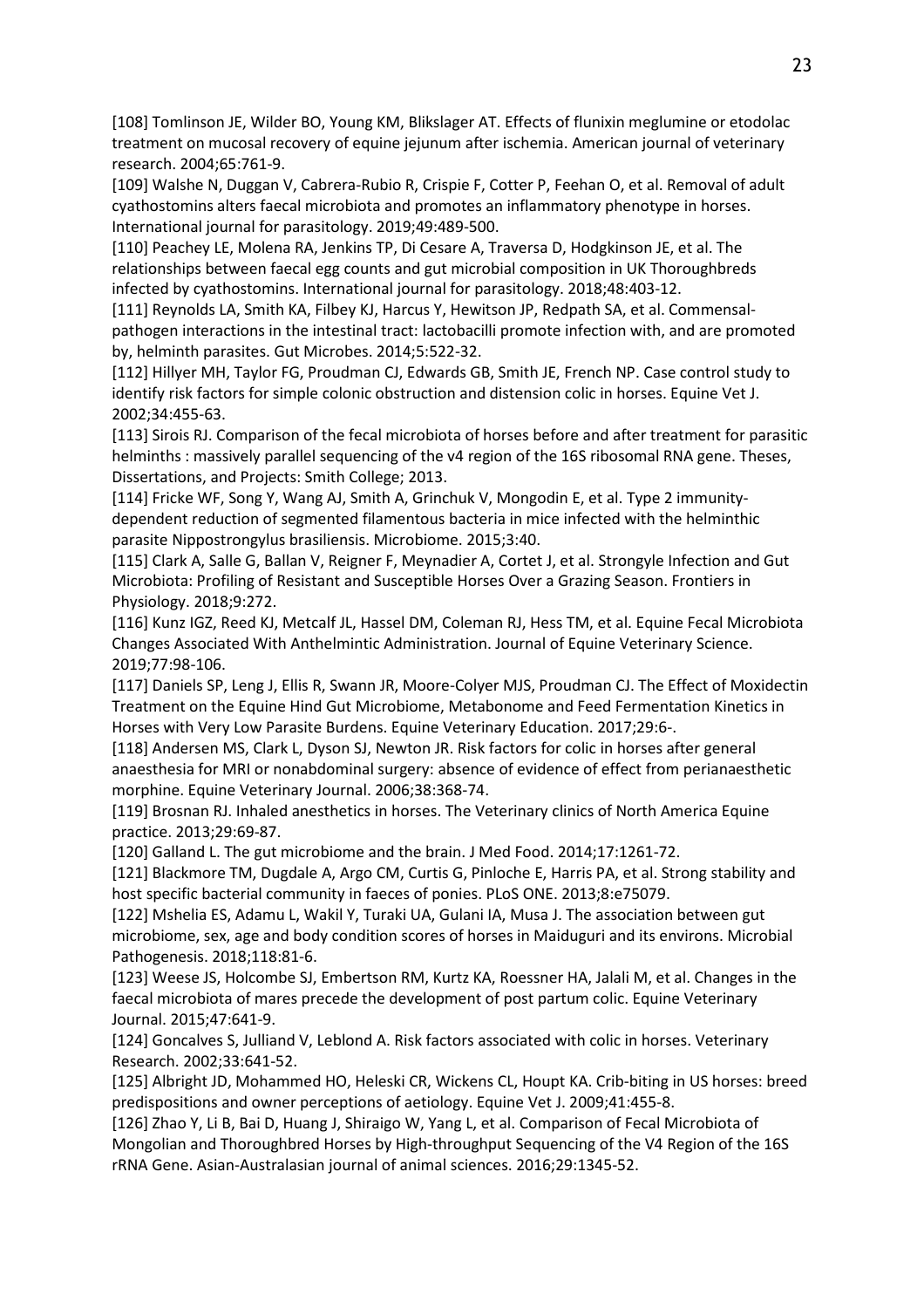[127] Earing JE, Durig AC, Gellin GL, Lawrence LM, Flythe MD. Bacterial colonisation of the equine gut; Comparison of mare and foal pairs by PCR-DGGE. Advances in Microbiology. 2012;2:79-86. [128] Costa MC, Stampfli HR, Allen-Vercoe E, Weese JS. Development of the faecal microbiota in

foals. Equine Veterinary Journal. 2016;48:681-8. [129] Quercia S, Freccero F, Castagnetti C, Soverini M, Turroni S, Biagi E, et al. Early colonisation and temporal dynamics of the gut microbial ecosystem in Standardbred foals. Equine Veterinary Journal. 2019;51:231-7.

[130] De La Torre U, Henderson JD, Furtado KL, Pedroja M, Elenamarie OM, Mora A, et al. Utilizing the fecal microbiota to understand foal gut transitions from birth to weaning. PLOS ONE. 2019;14:e0216211.

[131] Faubladier C, Sadet-Bourgeteau S, Philippeau C, Jacotot E, Julliand V. Molecular monitoring of the bacterial community structure in foal feces pre- and post-weaning. Anaerobe. 2014;25:61-6. [132] Lindenberg F, Krych L, Kot W, Fielden J, Frøkiær H, van Galen G, et al. Development of the equine gut microbiota. Scientific Reports. 2019;9:14427.

[133] Cherbuy C. Gut microbiota and host health: from infancy to adulthood. In: Julliand V, editor. 8th European Workshop on Equine Nutrition: Taste, Nutrition and Health of the Horse. Dijon, France2016. p. 15-7.

[134] Dougal K, de la Fuente G, Harris PA, Girdwood SE, Pinloche E, Geor RJ, et al. Characterisation of the faecal bacterial community in adult and elderly horses fed a high fibre, high oil or high starch diet using 454 pyrosequencing. PLoS One. 2014;9:e87424.

[135] Biagi E, Nylund L, Candela M, Ostan R, Bucci L, Pini E, et al. Through ageing, and beyond: gut microbiota and inflammatory status in seniors and centenarians. PLoS One. 2010;5:e10667.

[136] Moreau MM, Eades SC, Reinemeyer CR, Fugaro MN, Onishi JC. Illumina sequencing of the V4 hypervariable region 16S rRNA gene reveals extensive changes in bacterial communities in the cecum following carbohydrate oral infusion and development of early-stage acute laminitis in the horse. Veterinary Microbiology. 2014;168:436-41.

[137] Garrett LA, Brown R, Poxton IR. A comparative study of the intestinal microbiota of healthy horses and those suffering from equine grass sickness. Veterinary Microbiology. 2002;87:81-8. [138] Whitfield-Cargile CM, Cohen ND, Suchodolski J, Chaffin MK, McQueen CM, Arnold CE, et al. Composition and Diversity of the Fecal Microbiome and Inferred Fecal Metagenome Does Not Predict Subsequent Pneumonia Caused by Rhodococcus equi in Foals. PLoS One. 2015;10:e0136586. [139] Desrochers AM, Dolente BA, Roy MF, Boston R, Carlisle S. Efficacy of Saccharomyces boulardii for treatment of horses with acute enterocolitis. Journal American Veterinary Medical Association. 2005;227:954-9.

[140] Uzal FA, Diab SS. Gastritis, Enteritis, and Colitis in Horses. Veterinary Clinics of North America: Equine Practice. 2015;31:337-58.

[141] Stewart AS, Pratt-Phillips S, Gonzalez LM. Alterations in Intestinal Permeability: The Role of the "Leaky Gut" in Health and Disease. Journal of Equine Veterinary Science. 2017;52:10-22.

[142] Frederick J, Giguere S, Sanchez LC. Infectious agents detected in the feces of diarrheic foals: a retrospective study of 233 cases (2003-2008). J Vet Intern Med. 2009;23:1254-60.

[143] Schoster A, Staempfli HR, Guardabassi LG, Jalali M, Weese JS. Comparison of the fecal bacterial microbiota of healthy and diarrheic foals at two and four weeks of life. BMC Veterinary Research. 2017;13:144.

[144] Rodriguez C, Taminiau B, Brévers B, Avesani V, Van Broeck J, Leroux A, et al. Faecal microbiota characterisation of horses using 16 rdna barcoded pyrosequencing, and carriage rate of clostridium difficile at hospital admission. BMC Microbiology. 2015;15:181.

[145] Venable EB, Kerley MS, Raub R. Assessment of equine fecal microbial profiles during and after a colic episode using pyrosequencing. Journal of Equine Veterinary Science. 2013;33:347-8.

[146] Stewart HL, Southwood LL, Indugu N, Vecchiarelli B, Engiles JB, Pitta D. Differences in the equine faecal microbiota between horses presenting to a tertiary referral hospital for colic compared with an elective surgical procedure. Equine Veterinary Journal. 2019;51:336-42.